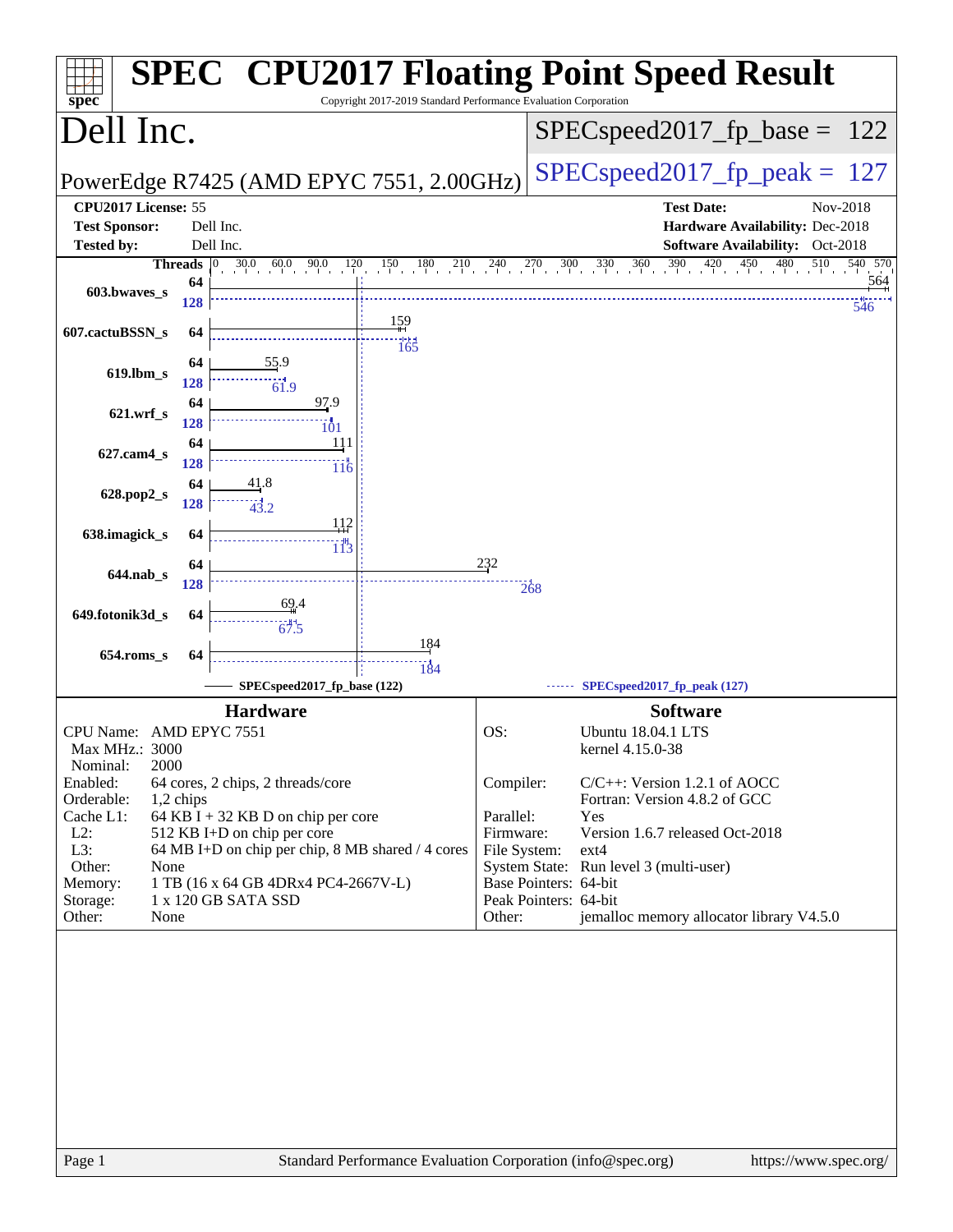### **[spec](http://www.spec.org/) [SPEC CPU2017 Floating Point Speed Result](http://www.spec.org/auto/cpu2017/Docs/result-fields.html#SPECCPU2017FloatingPointSpeedResult)** Copyright 2017-2019 Standard Performance Evaluation Corporation Dell Inc. PowerEdge R7425 (AMD EPYC 7551, 2.00GHz) [SPECspeed2017\\_fp\\_peak =](http://www.spec.org/auto/cpu2017/Docs/result-fields.html#SPECspeed2017fppeak)  $127$  $SPEC speed2017_fp\_base = 122$ **[CPU2017 License:](http://www.spec.org/auto/cpu2017/Docs/result-fields.html#CPU2017License)** 55 **[Test Date:](http://www.spec.org/auto/cpu2017/Docs/result-fields.html#TestDate)** Nov-2018 **[Test Sponsor:](http://www.spec.org/auto/cpu2017/Docs/result-fields.html#TestSponsor)** Dell Inc. **[Hardware Availability:](http://www.spec.org/auto/cpu2017/Docs/result-fields.html#HardwareAvailability)** Dec-2018 **[Tested by:](http://www.spec.org/auto/cpu2017/Docs/result-fields.html#Testedby)** Dell Inc. **[Software Availability:](http://www.spec.org/auto/cpu2017/Docs/result-fields.html#SoftwareAvailability)** Oct-2018 **[Results Table](http://www.spec.org/auto/cpu2017/Docs/result-fields.html#ResultsTable) [Benchmark](http://www.spec.org/auto/cpu2017/Docs/result-fields.html#Benchmark) [Threads](http://www.spec.org/auto/cpu2017/Docs/result-fields.html#Threads) [Seconds](http://www.spec.org/auto/cpu2017/Docs/result-fields.html#Seconds) [Ratio](http://www.spec.org/auto/cpu2017/Docs/result-fields.html#Ratio) [Seconds](http://www.spec.org/auto/cpu2017/Docs/result-fields.html#Seconds) [Ratio](http://www.spec.org/auto/cpu2017/Docs/result-fields.html#Ratio) [Seconds](http://www.spec.org/auto/cpu2017/Docs/result-fields.html#Seconds) [Ratio](http://www.spec.org/auto/cpu2017/Docs/result-fields.html#Ratio) Base [Threads](http://www.spec.org/auto/cpu2017/Docs/result-fields.html#Threads) [Seconds](http://www.spec.org/auto/cpu2017/Docs/result-fields.html#Seconds) [Ratio](http://www.spec.org/auto/cpu2017/Docs/result-fields.html#Ratio) [Seconds](http://www.spec.org/auto/cpu2017/Docs/result-fields.html#Seconds) [Ratio](http://www.spec.org/auto/cpu2017/Docs/result-fields.html#Ratio) [Seconds](http://www.spec.org/auto/cpu2017/Docs/result-fields.html#Seconds) [Ratio](http://www.spec.org/auto/cpu2017/Docs/result-fields.html#Ratio) Peak** [603.bwaves\\_s](http://www.spec.org/auto/cpu2017/Docs/benchmarks/603.bwaves_s.html) 64 **[105](http://www.spec.org/auto/cpu2017/Docs/result-fields.html#Median) [564](http://www.spec.org/auto/cpu2017/Docs/result-fields.html#Median)** 104 566 107 550 128 104 568 **[108](http://www.spec.org/auto/cpu2017/Docs/result-fields.html#Median) [546](http://www.spec.org/auto/cpu2017/Docs/result-fields.html#Median)** 108 544 [607.cactuBSSN\\_s](http://www.spec.org/auto/cpu2017/Docs/benchmarks/607.cactuBSSN_s.html) 64 **[105](http://www.spec.org/auto/cpu2017/Docs/result-fields.html#Median) [159](http://www.spec.org/auto/cpu2017/Docs/result-fields.html#Median)** 102 163 106 157 64 104 161 **[101](http://www.spec.org/auto/cpu2017/Docs/result-fields.html#Median) [165](http://www.spec.org/auto/cpu2017/Docs/result-fields.html#Median)** 97.0 172 [619.lbm\\_s](http://www.spec.org/auto/cpu2017/Docs/benchmarks/619.lbm_s.html) 64 **[93.7](http://www.spec.org/auto/cpu2017/Docs/result-fields.html#Median) [55.9](http://www.spec.org/auto/cpu2017/Docs/result-fields.html#Median)** 93.3 56.2 94.0 55.7 128 83.4 62.8 **[84.6](http://www.spec.org/auto/cpu2017/Docs/result-fields.html#Median) [61.9](http://www.spec.org/auto/cpu2017/Docs/result-fields.html#Median)** 84.7 61.9 [621.wrf\\_s](http://www.spec.org/auto/cpu2017/Docs/benchmarks/621.wrf_s.html) 64 136 97.4 135 98.2 **[135](http://www.spec.org/auto/cpu2017/Docs/result-fields.html#Median) [97.9](http://www.spec.org/auto/cpu2017/Docs/result-fields.html#Median)** 128 131 101 **[130](http://www.spec.org/auto/cpu2017/Docs/result-fields.html#Median) [101](http://www.spec.org/auto/cpu2017/Docs/result-fields.html#Median)** 130 102 [627.cam4\\_s](http://www.spec.org/auto/cpu2017/Docs/benchmarks/627.cam4_s.html) 64 **[79.7](http://www.spec.org/auto/cpu2017/Docs/result-fields.html#Median) [111](http://www.spec.org/auto/cpu2017/Docs/result-fields.html#Median)** 79.7 111 80.1 111 128 77.7 114 76.5 116 **[76.7](http://www.spec.org/auto/cpu2017/Docs/result-fields.html#Median) [116](http://www.spec.org/auto/cpu2017/Docs/result-fields.html#Median)** [628.pop2\\_s](http://www.spec.org/auto/cpu2017/Docs/benchmarks/628.pop2_s.html) 64 283 42.0 **[284](http://www.spec.org/auto/cpu2017/Docs/result-fields.html#Median) [41.8](http://www.spec.org/auto/cpu2017/Docs/result-fields.html#Median)** 285 41.7 128 274 43.3 276 43.0 **[275](http://www.spec.org/auto/cpu2017/Docs/result-fields.html#Median) [43.2](http://www.spec.org/auto/cpu2017/Docs/result-fields.html#Median)** [638.imagick\\_s](http://www.spec.org/auto/cpu2017/Docs/benchmarks/638.imagick_s.html) 64 **[129](http://www.spec.org/auto/cpu2017/Docs/result-fields.html#Median) [112](http://www.spec.org/auto/cpu2017/Docs/result-fields.html#Median)** 126 115 134 107 64 126 115 130 111 **[128](http://www.spec.org/auto/cpu2017/Docs/result-fields.html#Median) [113](http://www.spec.org/auto/cpu2017/Docs/result-fields.html#Median)** [644.nab\\_s](http://www.spec.org/auto/cpu2017/Docs/benchmarks/644.nab_s.html) 64 **[75.4](http://www.spec.org/auto/cpu2017/Docs/result-fields.html#Median) [232](http://www.spec.org/auto/cpu2017/Docs/result-fields.html#Median)** 75.2 232 75.5 231 128 65.1 268 **[65.1](http://www.spec.org/auto/cpu2017/Docs/result-fields.html#Median) [268](http://www.spec.org/auto/cpu2017/Docs/result-fields.html#Median)** 65.3 268 [649.fotonik3d\\_s](http://www.spec.org/auto/cpu2017/Docs/benchmarks/649.fotonik3d_s.html) 64 **[131](http://www.spec.org/auto/cpu2017/Docs/result-fields.html#Median) [69.4](http://www.spec.org/auto/cpu2017/Docs/result-fields.html#Median)** 128 71.1 135 67.6 64 127 71.7 137 66.4 **[135](http://www.spec.org/auto/cpu2017/Docs/result-fields.html#Median) [67.5](http://www.spec.org/auto/cpu2017/Docs/result-fields.html#Median)** [654.roms\\_s](http://www.spec.org/auto/cpu2017/Docs/benchmarks/654.roms_s.html) 64 85.9 183 **[85.8](http://www.spec.org/auto/cpu2017/Docs/result-fields.html#Median) [184](http://www.spec.org/auto/cpu2017/Docs/result-fields.html#Median)** 85.7 184 64 85.9 183 85.4 184 **[85.7](http://www.spec.org/auto/cpu2017/Docs/result-fields.html#Median) [184](http://www.spec.org/auto/cpu2017/Docs/result-fields.html#Median) [SPECspeed2017\\_fp\\_base =](http://www.spec.org/auto/cpu2017/Docs/result-fields.html#SPECspeed2017fpbase) 122 [SPECspeed2017\\_fp\\_peak =](http://www.spec.org/auto/cpu2017/Docs/result-fields.html#SPECspeed2017fppeak) 127** Results appear in the [order in which they were run.](http://www.spec.org/auto/cpu2017/Docs/result-fields.html#RunOrder) Bold underlined text [indicates a median measurement](http://www.spec.org/auto/cpu2017/Docs/result-fields.html#Median). **[Compiler Notes](http://www.spec.org/auto/cpu2017/Docs/result-fields.html#CompilerNotes)**

The AMD64 AOCC Compiler Suite is available at <http://developer.amd.com/amd-aocc/>

The AOCC Gold Linker plugin was installed and used for the link stage.

The AOCC Fortran Plugin version 1.2 was used to leverage AOCC optimizers with gfortran. It is available here: <http://developer.amd.com/amd-aocc/>

### **[Operating System Notes](http://www.spec.org/auto/cpu2017/Docs/result-fields.html#OperatingSystemNotes)**

'ulimit -s unlimited' was used to set environment stack size 'ulimit -l 2097152' was used to set environment locked pages in memory limit

runspec command invoked through numactl i.e.: numactl --interleave=all runspec <etc>

Set dirty\_ratio=8 to limit dirty cache to 8% of memory Set swappiness=1 to swap only if necessary Set zone\_reclaim\_mode=1 to free local node memory and avoid remote memory sync then drop\_caches=3 to reset caches before invoking runcpu

dirty\_ratio, swappiness, zone\_reclaim\_mode and drop\_caches were all set using privileged echo (e.g. echo 1 > /proc/sys/vm/swappiness).

Transparent huge pages were enabled for this run (OS default)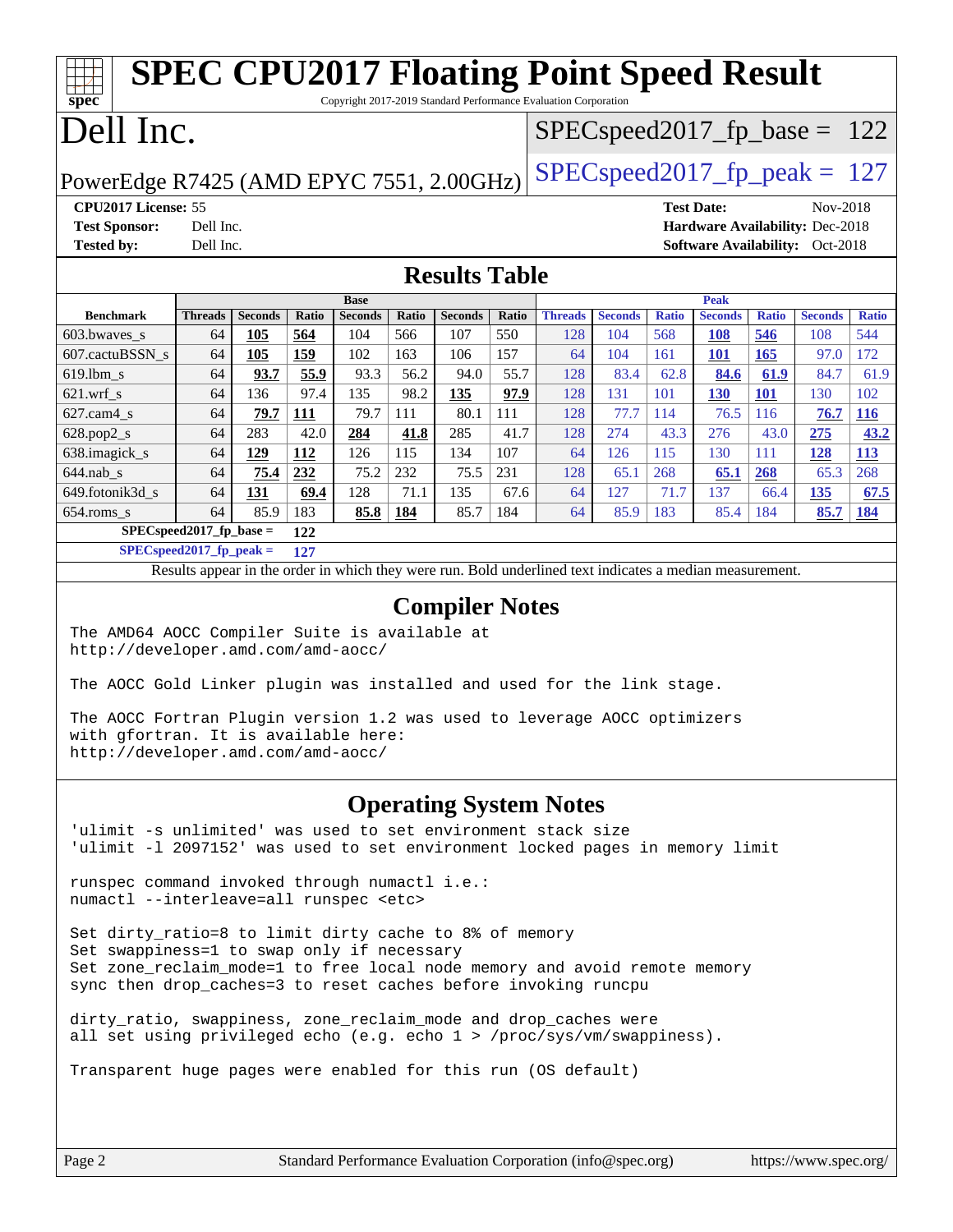| <b>SPEC CPU2017 Floating Point Speed Result</b><br>Copyright 2017-2019 Standard Performance Evaluation Corporation<br>$spec^*$                                                                                                                                                                                                                                                                                                                                                                                                                                                                                                                                                                                                                                                                                                                                                                                                                                                                                                                                                                                                                                                                                                                                                                                                                                                                                                                                                                                                                                                                                                                            |                                                                                                            |  |  |  |
|-----------------------------------------------------------------------------------------------------------------------------------------------------------------------------------------------------------------------------------------------------------------------------------------------------------------------------------------------------------------------------------------------------------------------------------------------------------------------------------------------------------------------------------------------------------------------------------------------------------------------------------------------------------------------------------------------------------------------------------------------------------------------------------------------------------------------------------------------------------------------------------------------------------------------------------------------------------------------------------------------------------------------------------------------------------------------------------------------------------------------------------------------------------------------------------------------------------------------------------------------------------------------------------------------------------------------------------------------------------------------------------------------------------------------------------------------------------------------------------------------------------------------------------------------------------------------------------------------------------------------------------------------------------|------------------------------------------------------------------------------------------------------------|--|--|--|
| Dell Inc.                                                                                                                                                                                                                                                                                                                                                                                                                                                                                                                                                                                                                                                                                                                                                                                                                                                                                                                                                                                                                                                                                                                                                                                                                                                                                                                                                                                                                                                                                                                                                                                                                                                 | $SPEC speed2017_f p\_base = 122$                                                                           |  |  |  |
| PowerEdge R7425 (AMD EPYC 7551, 2.00GHz)                                                                                                                                                                                                                                                                                                                                                                                                                                                                                                                                                                                                                                                                                                                                                                                                                                                                                                                                                                                                                                                                                                                                                                                                                                                                                                                                                                                                                                                                                                                                                                                                                  | $SPEC speed2017_fp\_peak = 127$                                                                            |  |  |  |
| CPU2017 License: 55<br><b>Test Sponsor:</b><br>Dell Inc.<br><b>Tested by:</b><br>Dell Inc.                                                                                                                                                                                                                                                                                                                                                                                                                                                                                                                                                                                                                                                                                                                                                                                                                                                                                                                                                                                                                                                                                                                                                                                                                                                                                                                                                                                                                                                                                                                                                                | <b>Test Date:</b><br>Nov-2018<br>Hardware Availability: Dec-2018<br><b>Software Availability:</b> Oct-2018 |  |  |  |
| <b>General Notes</b>                                                                                                                                                                                                                                                                                                                                                                                                                                                                                                                                                                                                                                                                                                                                                                                                                                                                                                                                                                                                                                                                                                                                                                                                                                                                                                                                                                                                                                                                                                                                                                                                                                      |                                                                                                            |  |  |  |
| Environment variables set by runcpu before the start of the run:<br>GOMP_CPU_AFFINITY = "0,8,16,24,32,40,48,56,2,10,18,26,34,42,50,58,4,12,20,28,36,44,52,60,6,14,22,30,<br>38, 46, 54, 62, 1, 9, 17, 25, 33, 41, 49, 57, 3, 11, 19, 27, 35, 43, 51, 59, 5, 13, 21, 29, 37, 45, 53, 61, 7, 15, 23, 31, 39, 47, 55, 63<br>LD_LIBRARY_PATH = "/home/cpu2017-1.0.5/amd1806-speed-libs-revA/64:/home/cpu2017-1.0.5/amd1806-speed-libs-revA/32:"<br>OMP_PROC_BIND = "true"<br>OMP STACKSIZE = "192M"<br>OMP WAIT POLICY = "active"<br>Binaries were compiled on a system with 2x AMD EPYC 7601 CPU + 512GB Memory using RHEL 7.4<br>NA: The test sponsor attests, as of date of publication, that CVE-2017-5754 (Meltdown)<br>is mitigated in the system as tested and documented.<br>Yes: The test sponsor attests, as of date of publication, that CVE-2017-5753 (Spectre variant 1)<br>is mitigated in the system as tested and documented.<br>Yes: The test sponsor attests, as of date of publication, that CVE-2017-5715 (Spectre variant 2)<br>is mitigated in the system as tested and documented.<br>jemalloc: configured and built with GCC v4.8.5<br>in RHEL v7.2 under default conditions.<br>jemalloc: sources available from jemalloc.net or<br>https://github.com/jemalloc/jemalloc/releases<br>jemalloc uses environment variable MALLOC_CONF<br>with values narenas and lg_chunk:<br>narenas: sets the maximum number of arenas to use<br>for automatic multiplexing<br>of threads and arenas.<br>lg_chunk: set the virtual memory chunk size (log<br>base 2). For example,<br>lg chunk: 21 sets the default chunk size to $2^2$ 1 =<br>2MiB. |                                                                                                            |  |  |  |
| <b>Platform Notes</b>                                                                                                                                                                                                                                                                                                                                                                                                                                                                                                                                                                                                                                                                                                                                                                                                                                                                                                                                                                                                                                                                                                                                                                                                                                                                                                                                                                                                                                                                                                                                                                                                                                     |                                                                                                            |  |  |  |
| BIOS settings:<br>Memory Interleaving set to Channel Interleaving<br>Virtualization Technology disabled<br>System Profile set to Custom<br>CPU Power Management set to Maximum Performance<br>Memory Frequency set to Maximum Performance<br>Turbo Boost enabled<br>C States set to Autonomous<br>Memory Patrol Scrub disabled<br>Memory Refresh Rate set to 1x<br>PCI ASPM L1 Link Power Management disabled<br>Determinism Slider set to Power Determinism<br>Sysinfo program /home/cpu2017-1.0.5/bin/sysinfo<br>Rev: r5974 of 2018-05-19 9bcde8f2999c33d61f64985e45859ea9<br>(Continued on next page)                                                                                                                                                                                                                                                                                                                                                                                                                                                                                                                                                                                                                                                                                                                                                                                                                                                                                                                                                                                                                                                  |                                                                                                            |  |  |  |

Page 3 Standard Performance Evaluation Corporation [\(info@spec.org\)](mailto:info@spec.org) <https://www.spec.org/>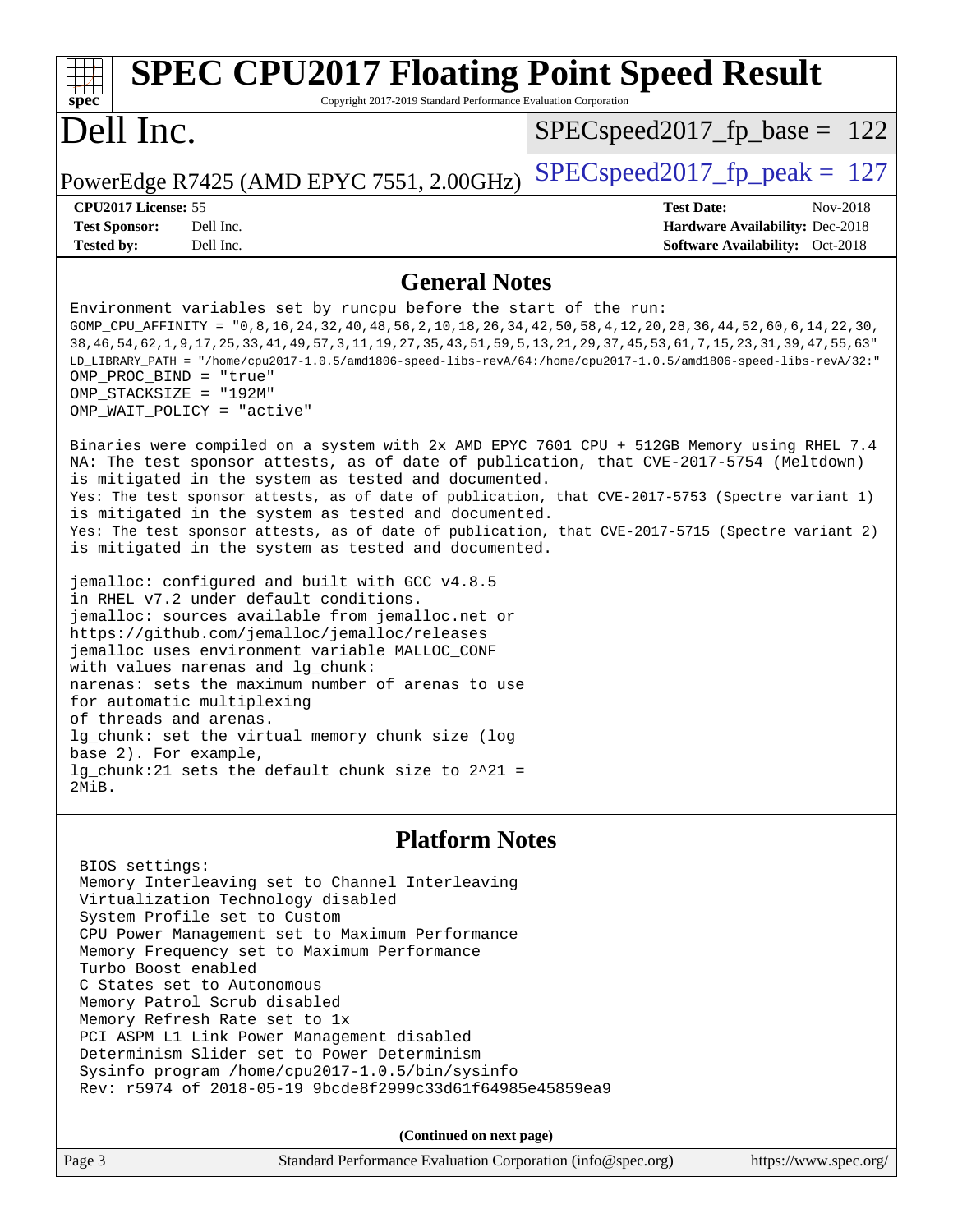| <b>SPEC CPU2017 Floating Point Speed Result</b><br>spec<br>Copyright 2017-2019 Standard Performance Evaluation Corporation                                                                                                                                                                                                                                                                                                                                                                                                        |                                                                                                                                                                                                    |                                                                                                                                                                                                                                                                                                                                                                                                                      |                                                                                |  |
|-----------------------------------------------------------------------------------------------------------------------------------------------------------------------------------------------------------------------------------------------------------------------------------------------------------------------------------------------------------------------------------------------------------------------------------------------------------------------------------------------------------------------------------|----------------------------------------------------------------------------------------------------------------------------------------------------------------------------------------------------|----------------------------------------------------------------------------------------------------------------------------------------------------------------------------------------------------------------------------------------------------------------------------------------------------------------------------------------------------------------------------------------------------------------------|--------------------------------------------------------------------------------|--|
| Dell Inc.                                                                                                                                                                                                                                                                                                                                                                                                                                                                                                                         |                                                                                                                                                                                                    | $SPEC speed2017_f p\_base = 122$                                                                                                                                                                                                                                                                                                                                                                                     |                                                                                |  |
| PowerEdge R7425 (AMD EPYC 7551, 2.00GHz)                                                                                                                                                                                                                                                                                                                                                                                                                                                                                          |                                                                                                                                                                                                    | $SPEC speed2017_fp_peak = 127$                                                                                                                                                                                                                                                                                                                                                                                       |                                                                                |  |
| CPU2017 License: 55<br>Dell Inc.<br><b>Test Sponsor:</b><br>Dell Inc.<br><b>Tested by:</b>                                                                                                                                                                                                                                                                                                                                                                                                                                        |                                                                                                                                                                                                    | <b>Test Date:</b>                                                                                                                                                                                                                                                                                                                                                                                                    | Nov-2018<br>Hardware Availability: Dec-2018<br>Software Availability: Oct-2018 |  |
| <b>Platform Notes (Continued)</b>                                                                                                                                                                                                                                                                                                                                                                                                                                                                                                 |                                                                                                                                                                                                    |                                                                                                                                                                                                                                                                                                                                                                                                                      |                                                                                |  |
| running on user-PowerEdge-R7425 Fri Nov 23 15:55:27 2018                                                                                                                                                                                                                                                                                                                                                                                                                                                                          |                                                                                                                                                                                                    |                                                                                                                                                                                                                                                                                                                                                                                                                      |                                                                                |  |
| SUT (System Under Test) info as seen by some common utilities.<br>For more information on this section, see<br>From /proc/cpuinfo<br>model name: AMD EPYC 7551 32-Core Processor                                                                                                                                                                                                                                                                                                                                                  | https://www.spec.org/cpu2017/Docs/config.html#sysinfo                                                                                                                                              |                                                                                                                                                                                                                                                                                                                                                                                                                      |                                                                                |  |
| "physical id"s (chips)<br>2<br>128 "processors"<br>cpu cores : 32<br>siblings : 64                                                                                                                                                                                                                                                                                                                                                                                                                                                |                                                                                                                                                                                                    | cores, siblings (Caution: counting these is hw and system dependent. The following<br>excerpts from /proc/cpuinfo might not be reliable. Use with caution.)<br>physical 0: cores 0 1 8 9 10 11 12 13 14 15 16 17 18 19 20 21 22 23 24 25 26 27 28                                                                                                                                                                    |                                                                                |  |
| 29 30 31<br>29 30 31                                                                                                                                                                                                                                                                                                                                                                                                                                                                                                              |                                                                                                                                                                                                    | physical 1: cores 0 1 8 9 10 11 12 13 14 15 16 17 18 19 20 21 22 23 24 25 26 27 28                                                                                                                                                                                                                                                                                                                                   |                                                                                |  |
| From 1scpu:<br>Architecture:<br>CPU op-mode(s): $32-bit$ , 64-bit<br>Byte Order:<br>CPU(s):<br>On-line CPU(s) list: $0-127$<br>Thread( $s$ ) per core:<br>$Core(s)$ per socket:<br>Socket(s):<br>NUMA node(s):<br>Vendor ID:<br>CPU family:<br>Model:<br>Model name:<br>Stepping:<br>CPU MHz:<br>BogoMIPS:<br>Virtualization:<br>L1d cache:<br>Lli cache:<br>L2 cache:<br>L3 cache:<br>NUMA node0 CPU(s):<br>NUMA nodel $CPU(s):$<br>NUMA $node2$ $CPU(s):$<br>NUMA node3 CPU(s):<br>NUMA node4 CPU(s):<br>NUMA $node5$ $CPU(s):$ | x86 64<br>Little Endian<br>128<br>2<br>32<br>2<br>8<br>AuthenticAMD<br>23<br>$\mathbf{1}$<br>AMD EPYC 7551 32-Core Processor<br>2<br>2442.092<br>3992.30<br>$AMD-V$<br>32K<br>64K<br>512K<br>8192K | 0, 8, 16, 24, 32, 40, 48, 56, 64, 72, 80, 88, 96, 104, 112, 120<br>2, 10, 18, 26, 34, 42, 50, 58, 66, 74, 82, 90, 98, 106, 114, 122<br>4, 12, 20, 28, 36, 44, 52, 60, 68, 76, 84, 92, 100, 108, 116, 124<br>6, 14, 22, 30, 38, 46, 54, 62, 70, 78, 86, 94, 102, 110, 118, 126<br>1, 9, 17, 25, 33, 41, 49, 57, 65, 73, 81, 89, 97, 105, 113, 121<br>3, 11, 19, 27, 35, 43, 51, 59, 67, 75, 83, 91, 99, 107, 115, 123 |                                                                                |  |
| (Continued on next page)                                                                                                                                                                                                                                                                                                                                                                                                                                                                                                          |                                                                                                                                                                                                    |                                                                                                                                                                                                                                                                                                                                                                                                                      |                                                                                |  |
| Page 4                                                                                                                                                                                                                                                                                                                                                                                                                                                                                                                            | Standard Performance Evaluation Corporation (info@spec.org)                                                                                                                                        |                                                                                                                                                                                                                                                                                                                                                                                                                      | https://www.spec.org/                                                          |  |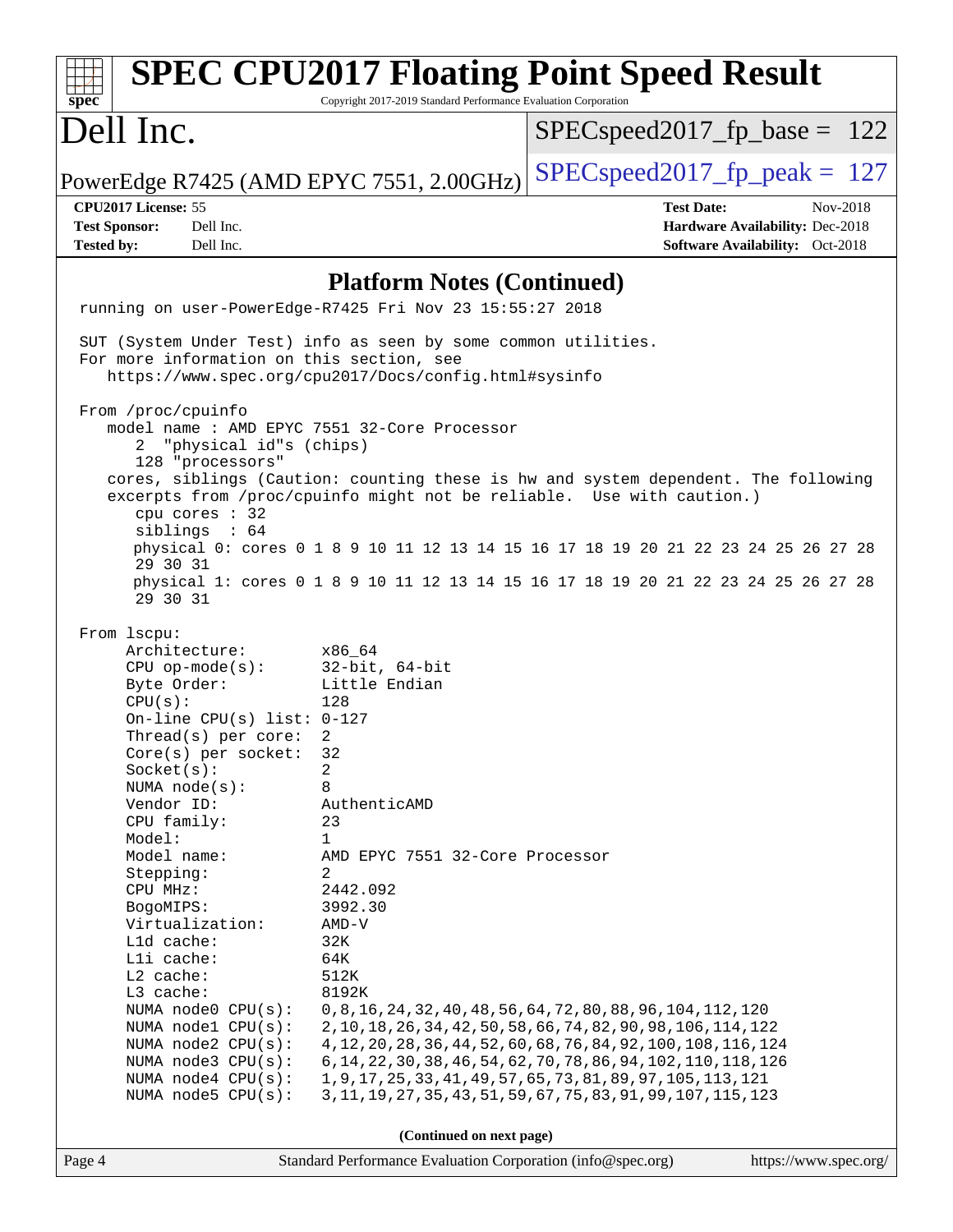| <b>SPEC CPU2017 Floating Point Speed Result</b><br>Copyright 2017-2019 Standard Performance Evaluation Corporation<br>$spec^*$                                                                                                                                                                                                                                                                                                                                                                                                                                                                                                                                                                                                                                                                                                                                                                                                                                                                                                                                                                                                                                                                                                                                                                                       |                                                                                                                                                                                                         |  |
|----------------------------------------------------------------------------------------------------------------------------------------------------------------------------------------------------------------------------------------------------------------------------------------------------------------------------------------------------------------------------------------------------------------------------------------------------------------------------------------------------------------------------------------------------------------------------------------------------------------------------------------------------------------------------------------------------------------------------------------------------------------------------------------------------------------------------------------------------------------------------------------------------------------------------------------------------------------------------------------------------------------------------------------------------------------------------------------------------------------------------------------------------------------------------------------------------------------------------------------------------------------------------------------------------------------------|---------------------------------------------------------------------------------------------------------------------------------------------------------------------------------------------------------|--|
| Dell Inc.                                                                                                                                                                                                                                                                                                                                                                                                                                                                                                                                                                                                                                                                                                                                                                                                                                                                                                                                                                                                                                                                                                                                                                                                                                                                                                            | $SPEC speed2017_f p\_base = 122$                                                                                                                                                                        |  |
| PowerEdge R7425 (AMD EPYC 7551, 2.00GHz)                                                                                                                                                                                                                                                                                                                                                                                                                                                                                                                                                                                                                                                                                                                                                                                                                                                                                                                                                                                                                                                                                                                                                                                                                                                                             | $SPEC speed2017_fp\_peak = 127$                                                                                                                                                                         |  |
| CPU2017 License: 55<br><b>Test Sponsor:</b><br>Dell Inc.<br>Dell Inc.<br><b>Tested by:</b>                                                                                                                                                                                                                                                                                                                                                                                                                                                                                                                                                                                                                                                                                                                                                                                                                                                                                                                                                                                                                                                                                                                                                                                                                           | <b>Test Date:</b><br>Nov-2018<br>Hardware Availability: Dec-2018<br>Software Availability: Oct-2018                                                                                                     |  |
| <b>Platform Notes (Continued)</b>                                                                                                                                                                                                                                                                                                                                                                                                                                                                                                                                                                                                                                                                                                                                                                                                                                                                                                                                                                                                                                                                                                                                                                                                                                                                                    |                                                                                                                                                                                                         |  |
| NUMA node6 CPU(s):<br>NUMA node7 CPU(s):<br>Flaqs:<br>pat pse36 clflush mmx fxsr sse sse2 ht syscall nx mmxext fxsr_opt pdpelgb rdtscp lm<br>constant_tsc rep_good nopl nonstop_tsc cpuid extd_apicid amd_dcm aperfmperf pni<br>pclmulqdq monitor ssse3 fma cx16 sse4_1 sse4_2 movbe popcnt aes xsave avx f16c<br>rdrand lahf_lm cmp_legacy svm extapic cr8_legacy abm sse4a misalignsse 3dnowprefetch<br>osvw skinit wdt tce topoext perfctr_core perfctr_nb bpext perfctr_llc mwaitx cpb<br>hw_pstate sme ssbd ibpb vmmcall fsgsbase bmil avx2 smep bmi2 rdseed adx smap<br>clflushopt sha_ni xsaveopt xsavec xgetbvl xsaves clzero irperf xsaveerptr arat npt<br>lbrv svm_lock nrip_save tsc_scale vmcb_clean flushbyasid decodeassists pausefilter<br>pfthreshold avic v_vmsave_vmload vgif overflow_recov succor smca                                                                                                                                                                                                                                                                                                                                                                                                                                                                                           | 5, 13, 21, 29, 37, 45, 53, 61, 69, 77, 85, 93, 101, 109, 117, 125<br>7, 15, 23, 31, 39, 47, 55, 63, 71, 79, 87, 95, 103, 111, 119, 127<br>fpu vme de pse tsc msr pae mce cx8 apic sep mtrr pge mca cmov |  |
| /proc/cpuinfo cache data<br>cache size : 512 KB                                                                                                                                                                                                                                                                                                                                                                                                                                                                                                                                                                                                                                                                                                                                                                                                                                                                                                                                                                                                                                                                                                                                                                                                                                                                      |                                                                                                                                                                                                         |  |
| From numactl --hardware<br>WARNING: a numactl 'node' might or might not correspond to a<br>physical chip.<br>$available: 8 nodes (0-7)$<br>node 0 cpus: 0 8 16 24 32 40 48 56 64 72 80 88 96 104 112 120<br>node 0 size: 128638 MB<br>node 0 free: 128480 MB<br>node 1 cpus: 2 10 18 26 34 42 50 58 66 74 82 90 98 106 114 122<br>node 1 size: 128999 MB<br>node 1 free: 128869 MB<br>node 2 cpus: 4 12 20 28 36 44 52 60 68 76 84 92 100 108 116 124<br>node 2 size: 129020 MB<br>node 2 free: 128886 MB<br>node 3 cpus: 6 14 22 30 38 46 54 62 70 78 86 94 102 110 118 126<br>node 3 size: 129020 MB<br>node 3 free: 128857 MB<br>node 4 cpus: 1 9 17 25 33 41 49 57 65 73 81 89 97 105 113 121<br>node 4 size: 129020 MB<br>node 4 free: 128780 MB<br>node 5 cpus: 3 11 19 27 35 43 51 59 67 75 83 91 99 107 115 123<br>node 5 size: 129020 MB<br>node 5 free: 128885 MB<br>node 6 cpus: 5 13 21 29 37 45 53 61 69 77 85 93 101 109 117 125<br>node 6 size: 129020 MB<br>node 6 free: 128824 MB<br>node 7 cpus: 7 15 23 31 39 47 55 63 71 79 87 95 103 111 119 127<br>node 7 size: 129018 MB<br>node 7 free: 128861 MB<br>node distances:<br>node<br>$\mathbf{1}$<br>$\overline{0}$<br>2<br>3<br>4 5<br>6<br>7<br>16<br>28 28<br>22<br>28<br>0:<br>10<br>16 16<br>16 10<br>16<br>16<br>28<br>28<br>28<br>22<br>1: |                                                                                                                                                                                                         |  |
| (Continued on next page)<br>Standard Performance Evaluation Corporation (info@spec.org)<br>Page 5                                                                                                                                                                                                                                                                                                                                                                                                                                                                                                                                                                                                                                                                                                                                                                                                                                                                                                                                                                                                                                                                                                                                                                                                                    | https://www.spec.org/                                                                                                                                                                                   |  |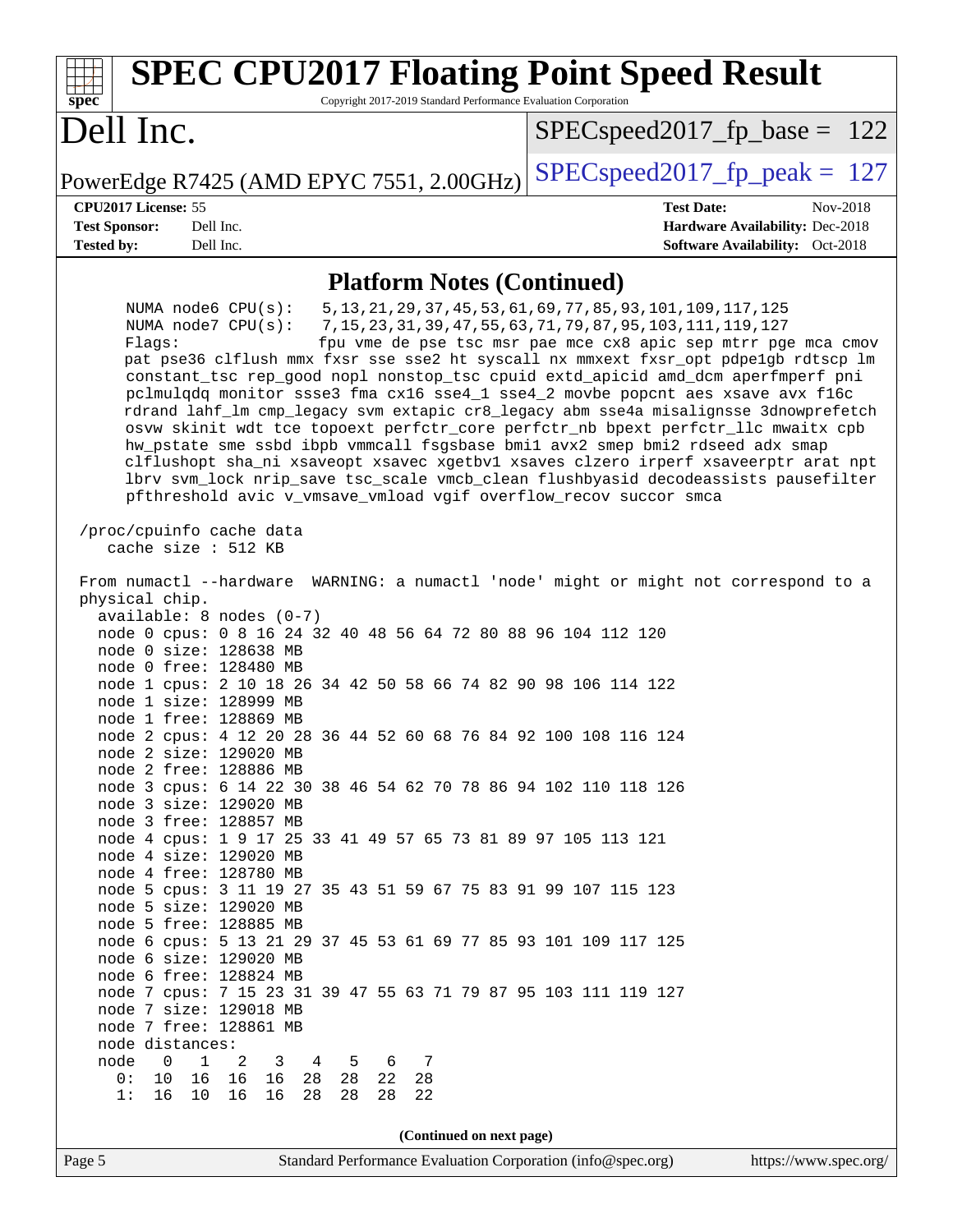| <b>SPEC CPU2017 Floating Point Speed Result</b><br>Copyright 2017-2019 Standard Performance Evaluation Corporation<br>$spec^*$                                                                                                                                                                                                                 |                                                                                                            |
|------------------------------------------------------------------------------------------------------------------------------------------------------------------------------------------------------------------------------------------------------------------------------------------------------------------------------------------------|------------------------------------------------------------------------------------------------------------|
| Dell Inc.                                                                                                                                                                                                                                                                                                                                      | $SPEC speed2017_fp\_base = 122$                                                                            |
| PowerEdge R7425 (AMD EPYC 7551, 2.00GHz)                                                                                                                                                                                                                                                                                                       | $SPEC speed2017_fp\_peak = 127$                                                                            |
| CPU2017 License: 55<br><b>Test Sponsor:</b><br>Dell Inc.<br><b>Tested by:</b><br>Dell Inc.                                                                                                                                                                                                                                                     | <b>Test Date:</b><br>Nov-2018<br>Hardware Availability: Dec-2018<br><b>Software Availability:</b> Oct-2018 |
| <b>Platform Notes (Continued)</b>                                                                                                                                                                                                                                                                                                              |                                                                                                            |
| 28<br>28<br>28<br>2:<br>16<br>16<br>22<br>16<br>10<br>28<br>3:<br>16<br>16<br>22<br>28<br>16<br>10<br>28<br>4:<br>22<br>28<br>28<br>28<br>10<br>16<br>16<br>16<br>5:<br>28<br>28<br>22<br>28<br>16<br>10<br>16<br>16<br>6:<br>22<br>28<br>28<br>16<br>28<br>16<br>10<br>16<br>7:<br>28<br>22<br>28<br>28<br>16<br>16<br>16<br>10               |                                                                                                            |
| From /proc/meminfo<br>MemTotal:<br>1056521116 kB<br>HugePages_Total:<br>0<br>Hugepagesize:<br>2048 kB                                                                                                                                                                                                                                          |                                                                                                            |
| /usr/bin/lsb_release -d<br>Ubuntu 18.04.1 LTS                                                                                                                                                                                                                                                                                                  |                                                                                                            |
| From /etc/*release* /etc/*version*<br>debian_version: buster/sid<br>os-release:<br>NAME="Ubuntu"<br>VERSION="18.04.1 LTS (Bionic Beaver)"<br>ID=ubuntu<br>ID_LIKE=debian<br>PRETTY_NAME="Ubuntu 18.04.1 LTS"<br>VERSION_ID="18.04"<br>HOME_URL="https://www.ubuntu.com/"<br>SUPPORT_URL="https://help.ubuntu.com/"                             |                                                                                                            |
| uname $-a$ :<br>Linux user-PowerEdge-R7425 4.15.0-39-generic #42-Ubuntu SMP Tue Oct 23 15:48:01 UTC<br>2018 x86_64 x86_64 x86_64 GNU/Linux                                                                                                                                                                                                     |                                                                                                            |
| Kernel self-reported vulnerability status:                                                                                                                                                                                                                                                                                                     |                                                                                                            |
| CVE-2017-5754 (Meltdown):<br>Not affected<br>CVE-2017-5753 (Spectre variant 1): Mitigation: __user pointer sanitization<br>CVE-2017-5715 (Spectre variant 2): Mitigation: Full AMD retpoline, IBPB                                                                                                                                             |                                                                                                            |
| $run-level$ 3 Nov 23 09:10 last=5                                                                                                                                                                                                                                                                                                              |                                                                                                            |
| SPEC is set to: /home/cpu2017-1.0.5<br>Type Size Used Avail Use% Mounted on<br>Filesystem<br>/dev/sda2<br>ext4 109G<br>14G<br>$90G$ 13% /                                                                                                                                                                                                      |                                                                                                            |
| Additional information from dmidecode follows. WARNING: Use caution when you interpret<br>this section. The 'dmidecode' program reads system data which is "intended to allow<br>hardware to be accurately determined", but the intent may not be met, as there are<br>frequent changes to hardware, firmware, and the "DMTF SMBIOS" standard. |                                                                                                            |
| (Continued on next page)                                                                                                                                                                                                                                                                                                                       |                                                                                                            |
| Standard Performance Evaluation Corporation (info@spec.org)<br>Page 6                                                                                                                                                                                                                                                                          | https://www.spec.org/                                                                                      |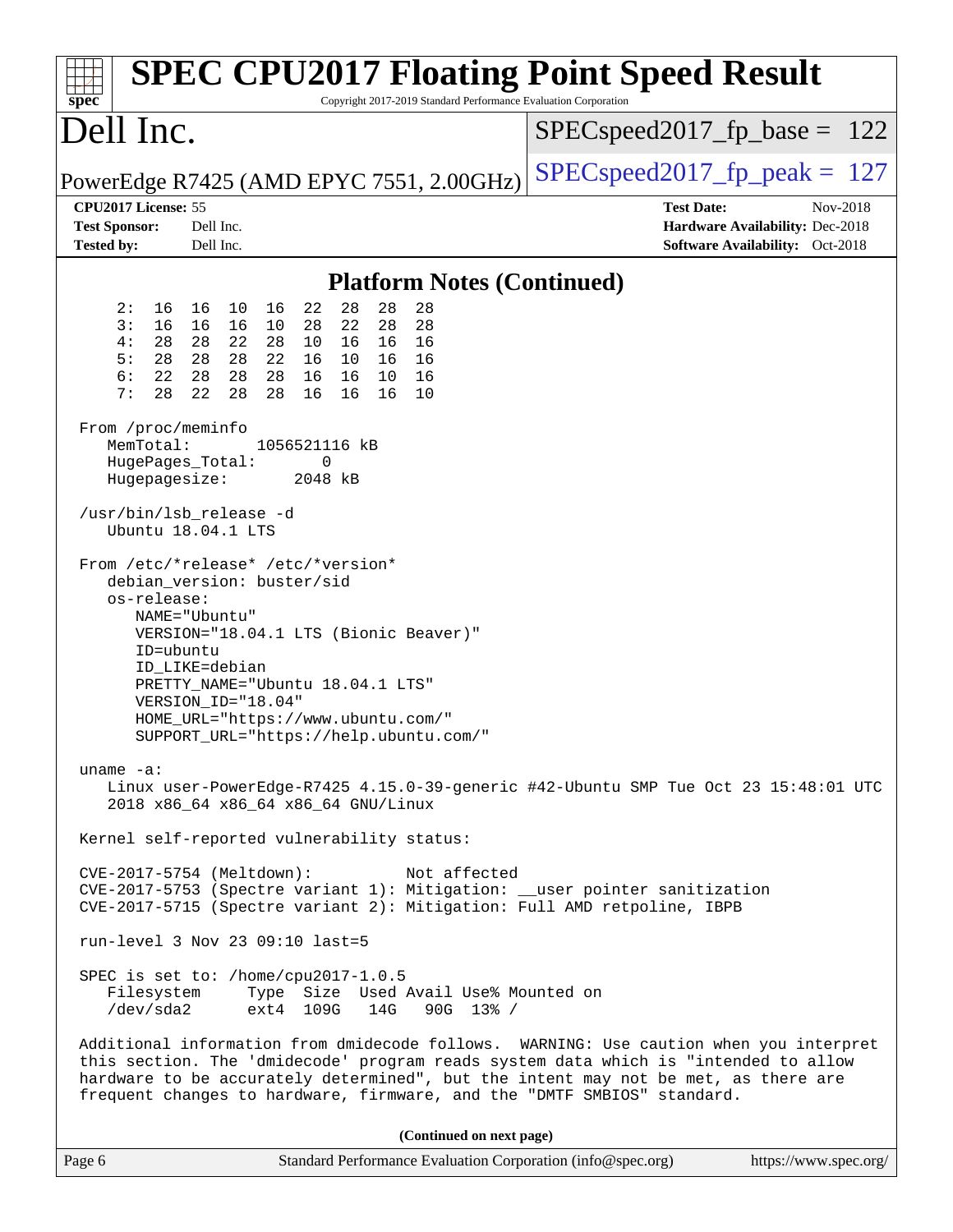# **[SPEC CPU2017 Floating Point Speed Result](http://www.spec.org/auto/cpu2017/Docs/result-fields.html#SPECCPU2017FloatingPointSpeedResult)**

Copyright 2017-2019 Standard Performance Evaluation Corporation

## Dell Inc.

**[spec](http://www.spec.org/)**

SPECspeed2017 fp base =  $122$ 

PowerEdge R7425 (AMD EPYC 7551, 2.00GHz) [SPECspeed2017\\_fp\\_peak =](http://www.spec.org/auto/cpu2017/Docs/result-fields.html#SPECspeed2017fppeak)  $127$ 

**[Tested by:](http://www.spec.org/auto/cpu2017/Docs/result-fields.html#Testedby)** Dell Inc. **[Software Availability:](http://www.spec.org/auto/cpu2017/Docs/result-fields.html#SoftwareAvailability)** Oct-2018

**[CPU2017 License:](http://www.spec.org/auto/cpu2017/Docs/result-fields.html#CPU2017License)** 55 **[Test Date:](http://www.spec.org/auto/cpu2017/Docs/result-fields.html#TestDate)** Nov-2018 **[Test Sponsor:](http://www.spec.org/auto/cpu2017/Docs/result-fields.html#TestSponsor)** Dell Inc. **[Hardware Availability:](http://www.spec.org/auto/cpu2017/Docs/result-fields.html#HardwareAvailability)** Dec-2018

### **[Platform Notes \(Continued\)](http://www.spec.org/auto/cpu2017/Docs/result-fields.html#PlatformNotes)**

 BIOS Dell Inc. 1.6.7 10/29/2018 Memory: 16x 80CE863280CE M386A8K40BM2-CTD 64 GB 4 rank 2666 16x Not Specified Not Specified

(End of data from sysinfo program)

### **[Compiler Version Notes](http://www.spec.org/auto/cpu2017/Docs/result-fields.html#CompilerVersionNotes)**

============================================================================== CC 619.lbm\_s(base, peak) 638.imagick\_s(base, peak) 644.nab\_s(base, peak) ------------------------------------------------------------------------------ AOCC.LLVM.1.2.1.B29.2018\_05\_14 clang version 6.0.0 (CLANG: b6b3d31d6df08fb7da935a28842b39b7b3c2c55b) (llvm/cpu/llvm 18855c80ed252fc4ba4ac41e2086627ef2bddd04) (based on LLVM AOCC.LLVM.1.2.1.B29.2018\_05\_14) Target: x86\_64-unknown-linux-gnu Thread model: posix InstalledDir: /root/work/compilers/aocc1.2.1/AOCC-1.2.1-Compiler/bin ------------------------------------------------------------------------------ ============================================================================== FC 607.cactuBSSN\_s(base, peak) ------------------------------------------------------------------------------ AOCC.LLVM.1.2.1.B29.2018\_05\_14 clang version 6.0.0 (CLANG: b6b3d31d6df08fb7da935a28842b39b7b3c2c55b) (llvm/cpu/llvm 18855c80ed252fc4ba4ac41e2086627ef2bddd04) (based on LLVM AOCC.LLVM.1.2.1.B29.2018\_05\_14) Target: x86\_64-unknown-linux-gnu Thread model: posix InstalledDir: /root/work/compilers/aocc1.2.1/AOCC-1.2.1-Compiler/bin AOCC.LLVM.1.2.1.B29.2018\_05\_14 clang version 6.0.0 (CLANG: b6b3d31d6df08fb7da935a28842b39b7b3c2c55b) (llvm/cpu/llvm 18855c80ed252fc4ba4ac41e2086627ef2bddd04) (based on LLVM AOCC.LLVM.1.2.1.B29.2018\_05\_14) Target: x86\_64-unknown-linux-gnu Thread model: posix InstalledDir: /root/work/compilers/aocc1.2.1/AOCC-1.2.1-Compiler/bin GNU Fortran (GCC) 4.8.2 Copyright (C) 2013 Free Software Foundation, Inc. GNU Fortran comes with NO WARRANTY, to the extent permitted by law. You may redistribute copies of GNU Fortran under the terms of the GNU General Public License. For more information about these matters, see the file named COPYING ------------------------------------------------------------------------------ **(Continued on next page)**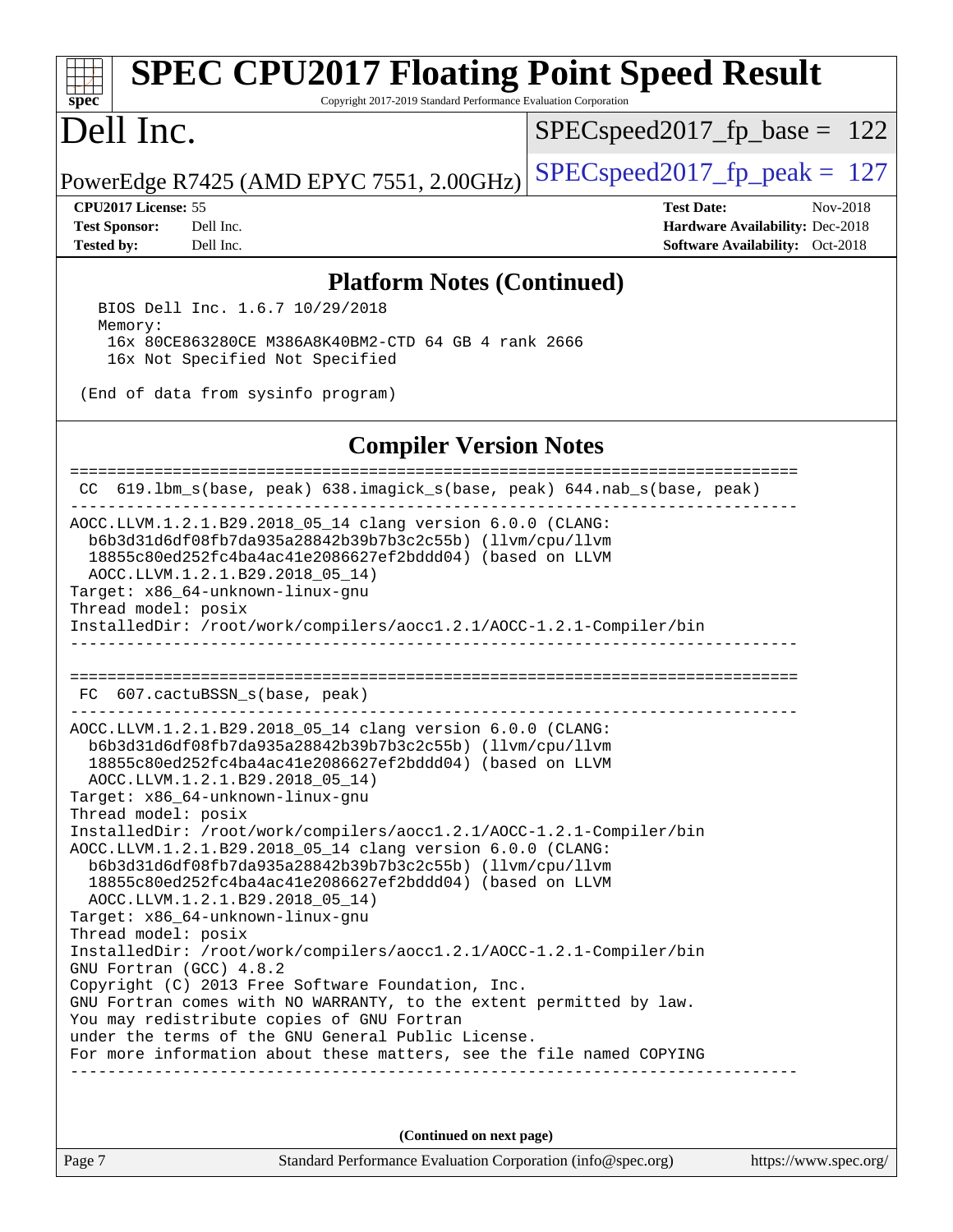| <b>SPEC CPU2017 Floating Point Speed Result</b><br>Copyright 2017-2019 Standard Performance Evaluation Corporation<br>spec                                                                                                                                                                                                                                                                                                                                                                                                                                                                                                                                                                  |                                                                                                     |  |  |
|---------------------------------------------------------------------------------------------------------------------------------------------------------------------------------------------------------------------------------------------------------------------------------------------------------------------------------------------------------------------------------------------------------------------------------------------------------------------------------------------------------------------------------------------------------------------------------------------------------------------------------------------------------------------------------------------|-----------------------------------------------------------------------------------------------------|--|--|
| Dell Inc.                                                                                                                                                                                                                                                                                                                                                                                                                                                                                                                                                                                                                                                                                   | $SPEC speed2017_fp\_base = 122$                                                                     |  |  |
| PowerEdge R7425 (AMD EPYC 7551, 2.00GHz)                                                                                                                                                                                                                                                                                                                                                                                                                                                                                                                                                                                                                                                    | $SPEC speed2017_fp_peak = 127$                                                                      |  |  |
| <b>CPU2017 License: 55</b><br><b>Test Sponsor:</b><br>Dell Inc.<br><b>Tested by:</b><br>Dell Inc.                                                                                                                                                                                                                                                                                                                                                                                                                                                                                                                                                                                           | <b>Test Date:</b><br>Nov-2018<br>Hardware Availability: Dec-2018<br>Software Availability: Oct-2018 |  |  |
| <b>Compiler Version Notes (Continued)</b>                                                                                                                                                                                                                                                                                                                                                                                                                                                                                                                                                                                                                                                   |                                                                                                     |  |  |
| 603.bwaves_s(base, peak) 649.fotonik3d_s(base, peak) 654.roms_s(base,<br>FC<br>peak)                                                                                                                                                                                                                                                                                                                                                                                                                                                                                                                                                                                                        |                                                                                                     |  |  |
| GNU Fortran (GCC) 4.8.2<br>Copyright (C) 2013 Free Software Foundation, Inc.<br>GNU Fortran comes with NO WARRANTY, to the extent permitted by law.<br>You may redistribute copies of GNU Fortran<br>under the terms of the GNU General Public License.<br>For more information about these matters, see the file named COPYING                                                                                                                                                                                                                                                                                                                                                             |                                                                                                     |  |  |
| $CC$ 621.wrf_s(base, peak) 627.cam4_s(base, peak) 628.pop2_s(base, peak)                                                                                                                                                                                                                                                                                                                                                                                                                                                                                                                                                                                                                    |                                                                                                     |  |  |
| GNU Fortran (GCC) 4.8.2<br>Copyright (C) 2013 Free Software Foundation, Inc.<br>GNU Fortran comes with NO WARRANTY, to the extent permitted by law.<br>You may redistribute copies of GNU Fortran<br>under the terms of the GNU General Public License.<br>For more information about these matters, see the file named COPYING<br>AOCC.LLVM.1.2.1.B29.2018_05_14 clang version 6.0.0 (CLANG:<br>b6b3d31d6df08fb7da935a28842b39b7b3c2c55b) (llvm/cpu/llvm<br>18855c80ed252fc4ba4ac41e2086627ef2bddd04) (based on LLVM<br>AOCC.LLVM.1.2.1.B29.2018 05 14)<br>Target: x86_64-unknown-linux-gnu<br>Thread model: posix<br>InstalledDir: /root/work/compilers/aocc1.2.1/AOCC-1.2.1-Compiler/bin |                                                                                                     |  |  |

## **[Base Compiler Invocation](http://www.spec.org/auto/cpu2017/Docs/result-fields.html#BaseCompilerInvocation)**

[C benchmarks](http://www.spec.org/auto/cpu2017/Docs/result-fields.html#Cbenchmarks): [clang](http://www.spec.org/cpu2017/results/res2018q4/cpu2017-20181126-09836.flags.html#user_CCbase_Fclang3_a68b77bfed473bd9cdd22529af008e8306c2e3948617c8991604c1a2000ee4a73ef90dd8bc793e105fe4165a625d26dacbda4708d828ad19048918c071b363ec)

[Fortran benchmarks](http://www.spec.org/auto/cpu2017/Docs/result-fields.html#Fortranbenchmarks): [clang](http://www.spec.org/cpu2017/results/res2018q4/cpu2017-20181126-09836.flags.html#user_FCbase_Fclang3_a68b77bfed473bd9cdd22529af008e8306c2e3948617c8991604c1a2000ee4a73ef90dd8bc793e105fe4165a625d26dacbda4708d828ad19048918c071b363ec) [gfortran](http://www.spec.org/cpu2017/results/res2018q4/cpu2017-20181126-09836.flags.html#user_FCbase_aocc-gfortran_128c91a56d61ddb07404721e65b8f9498c31a443dacbd3b7f212891090eca86e2d099b520f75b99e9e8ac4fdec01f4d15f0b65e47123ec4c42b0759045731a1f)

[Benchmarks using both Fortran and C](http://www.spec.org/auto/cpu2017/Docs/result-fields.html#BenchmarksusingbothFortranandC): [clang](http://www.spec.org/cpu2017/results/res2018q4/cpu2017-20181126-09836.flags.html#user_CC_FCbase_Fclang3_a68b77bfed473bd9cdd22529af008e8306c2e3948617c8991604c1a2000ee4a73ef90dd8bc793e105fe4165a625d26dacbda4708d828ad19048918c071b363ec) [gfortran](http://www.spec.org/cpu2017/results/res2018q4/cpu2017-20181126-09836.flags.html#user_CC_FCbase_aocc-gfortran_128c91a56d61ddb07404721e65b8f9498c31a443dacbd3b7f212891090eca86e2d099b520f75b99e9e8ac4fdec01f4d15f0b65e47123ec4c42b0759045731a1f)

[Benchmarks using Fortran, C, and C++:](http://www.spec.org/auto/cpu2017/Docs/result-fields.html#BenchmarksusingFortranCandCXX) [clang++](http://www.spec.org/cpu2017/results/res2018q4/cpu2017-20181126-09836.flags.html#user_CC_CXX_FCbase_Fclang3_57a48582e5be507d19b2527b3e7d4f85d9b8669ffc9a8a0dbb9bcf949a918a58bbab411e0c4d14a3922022a3e425a90db94042683824c1806feff4324ca1000d) [clang](http://www.spec.org/cpu2017/results/res2018q4/cpu2017-20181126-09836.flags.html#user_CC_CXX_FCbase_Fclang3_a68b77bfed473bd9cdd22529af008e8306c2e3948617c8991604c1a2000ee4a73ef90dd8bc793e105fe4165a625d26dacbda4708d828ad19048918c071b363ec) [gfortran](http://www.spec.org/cpu2017/results/res2018q4/cpu2017-20181126-09836.flags.html#user_CC_CXX_FCbase_aocc-gfortran_128c91a56d61ddb07404721e65b8f9498c31a443dacbd3b7f212891090eca86e2d099b520f75b99e9e8ac4fdec01f4d15f0b65e47123ec4c42b0759045731a1f)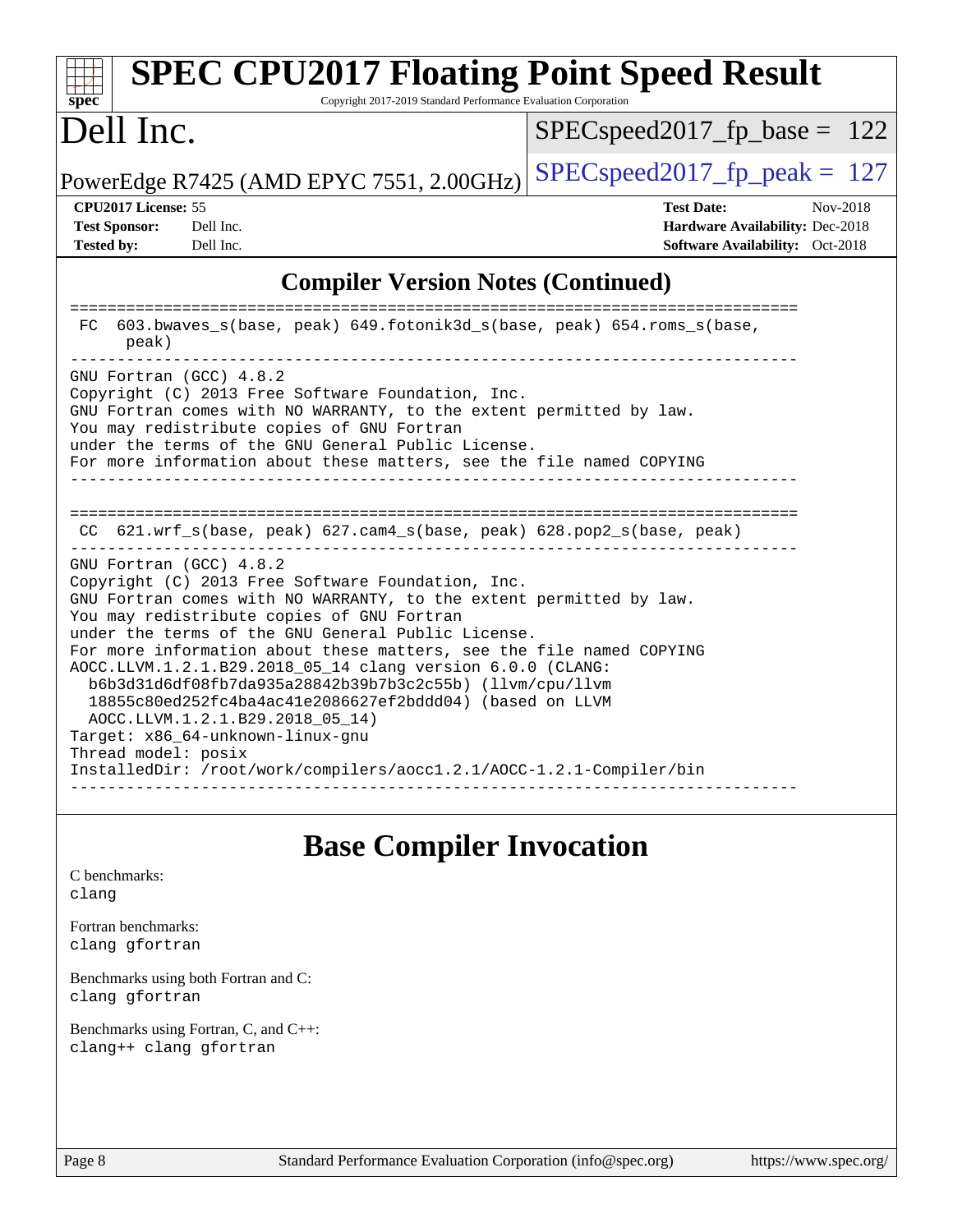# **[SPEC CPU2017 Floating Point Speed Result](http://www.spec.org/auto/cpu2017/Docs/result-fields.html#SPECCPU2017FloatingPointSpeedResult)**

Copyright 2017-2019 Standard Performance Evaluation Corporation

# Dell Inc.

**[spec](http://www.spec.org/)**<sup>®</sup>

SPECspeed2017 fp base =  $122$ 

PowerEdge R7425 (AMD EPYC 7551, 2.00GHz) [SPECspeed2017\\_fp\\_peak =](http://www.spec.org/auto/cpu2017/Docs/result-fields.html#SPECspeed2017fppeak)  $127$ 

**[Tested by:](http://www.spec.org/auto/cpu2017/Docs/result-fields.html#Testedby)** Dell Inc. **[Software Availability:](http://www.spec.org/auto/cpu2017/Docs/result-fields.html#SoftwareAvailability)** Oct-2018

**[CPU2017 License:](http://www.spec.org/auto/cpu2017/Docs/result-fields.html#CPU2017License)** 55 **[Test Date:](http://www.spec.org/auto/cpu2017/Docs/result-fields.html#TestDate)** Nov-2018 **[Test Sponsor:](http://www.spec.org/auto/cpu2017/Docs/result-fields.html#TestSponsor)** Dell Inc. **[Hardware Availability:](http://www.spec.org/auto/cpu2017/Docs/result-fields.html#HardwareAvailability)** Dec-2018

### **[Base Portability Flags](http://www.spec.org/auto/cpu2017/Docs/result-fields.html#BasePortabilityFlags)**

 603.bwaves\_s: [-DSPEC\\_LP64](http://www.spec.org/cpu2017/results/res2018q4/cpu2017-20181126-09836.flags.html#suite_baseEXTRA_PORTABILITY603_bwaves_s_DSPEC_LP64) 607.cactuBSSN\_s: [-DSPEC\\_LP64](http://www.spec.org/cpu2017/results/res2018q4/cpu2017-20181126-09836.flags.html#suite_baseEXTRA_PORTABILITY607_cactuBSSN_s_DSPEC_LP64) 619.lbm\_s: [-DSPEC\\_LP64](http://www.spec.org/cpu2017/results/res2018q4/cpu2017-20181126-09836.flags.html#suite_baseEXTRA_PORTABILITY619_lbm_s_DSPEC_LP64) 621.wrf\_s: [-DSPEC\\_CASE\\_FLAG](http://www.spec.org/cpu2017/results/res2018q4/cpu2017-20181126-09836.flags.html#b621.wrf_s_baseCPORTABILITY_DSPEC_CASE_FLAG) [-fconvert=big-endian](http://www.spec.org/cpu2017/results/res2018q4/cpu2017-20181126-09836.flags.html#user_baseFPORTABILITY621_wrf_s_F-fconvert) [-DSPEC\\_LP64](http://www.spec.org/cpu2017/results/res2018q4/cpu2017-20181126-09836.flags.html#suite_baseEXTRA_PORTABILITY621_wrf_s_DSPEC_LP64) 627.cam4\_s: [-DSPEC\\_CASE\\_FLAG](http://www.spec.org/cpu2017/results/res2018q4/cpu2017-20181126-09836.flags.html#b627.cam4_s_basePORTABILITY_DSPEC_CASE_FLAG) [-DSPEC\\_LP64](http://www.spec.org/cpu2017/results/res2018q4/cpu2017-20181126-09836.flags.html#suite_baseEXTRA_PORTABILITY627_cam4_s_DSPEC_LP64) 628.pop2\_s: [-DSPEC\\_CASE\\_FLAG](http://www.spec.org/cpu2017/results/res2018q4/cpu2017-20181126-09836.flags.html#b628.pop2_s_baseCPORTABILITY_DSPEC_CASE_FLAG) [-fconvert=big-endian](http://www.spec.org/cpu2017/results/res2018q4/cpu2017-20181126-09836.flags.html#user_baseFPORTABILITY628_pop2_s_F-fconvert) [-DSPEC\\_LP64](http://www.spec.org/cpu2017/results/res2018q4/cpu2017-20181126-09836.flags.html#suite_baseEXTRA_PORTABILITY628_pop2_s_DSPEC_LP64) 638.imagick\_s: [-DSPEC\\_LP64](http://www.spec.org/cpu2017/results/res2018q4/cpu2017-20181126-09836.flags.html#suite_baseEXTRA_PORTABILITY638_imagick_s_DSPEC_LP64) 644.nab\_s: [-DSPEC\\_LP64](http://www.spec.org/cpu2017/results/res2018q4/cpu2017-20181126-09836.flags.html#suite_baseEXTRA_PORTABILITY644_nab_s_DSPEC_LP64) 649.fotonik3d\_s: [-DSPEC\\_LP64](http://www.spec.org/cpu2017/results/res2018q4/cpu2017-20181126-09836.flags.html#suite_baseEXTRA_PORTABILITY649_fotonik3d_s_DSPEC_LP64) 654.roms\_s: [-DSPEC\\_LP64](http://www.spec.org/cpu2017/results/res2018q4/cpu2017-20181126-09836.flags.html#suite_baseEXTRA_PORTABILITY654_roms_s_DSPEC_LP64)

### **[Base Optimization Flags](http://www.spec.org/auto/cpu2017/Docs/result-fields.html#BaseOptimizationFlags)**

### [C benchmarks](http://www.spec.org/auto/cpu2017/Docs/result-fields.html#Cbenchmarks):

```
-flto -fuse-ld=lld -Wl,-mllvm -Wl,-function-specialize -O3
-ffast-math -march=znver1 -fstruct-layout=3
-mllvm -unroll-threshold=50 -fremap-arrays -mno-avx2
-mllvm -inline-threshold=1000 -flv-function-specialization
-mllvm -enable-gvn-hoist -mllvm -function-specialize -z muldefs
-lamdlibm -DSPEC_OPENMP -fopenmp -fopenmp=libomp -lomp -ljemalloc
```
### [Fortran benchmarks](http://www.spec.org/auto/cpu2017/Docs/result-fields.html#Fortranbenchmarks):

```
-flto -fuse-ld=lld -Wl,-mllvm -Wl,-function-specialize -O3
-funroll-loops -ffast-math -z muldefs -lamdlibm -fplugin=dragonegg.so
-fplugin-arg-dragonegg-llvm-option=-inline-threshold:1000 -DSPEC_OPENMP
-fopenmp -fopenmp=libomp -lomp -ljemalloc -lgfortran
```
### [Benchmarks using both Fortran and C](http://www.spec.org/auto/cpu2017/Docs/result-fields.html#BenchmarksusingbothFortranandC):

```
-flto -fuse-ld=lld -Wl,-mllvm -Wl,-function-specialize -O3
-ffast-math -march=znver1 -fstruct-layout=3
-mllvm -unroll-threshold=50 -fremap-arrays -mno-avx2
-mllvm -inline-threshold=1000 -flv-function-specialization
-mllvm -enable-gvn-hoist -mllvm -function-specialize -funroll-loops
-z muldefs -lamdlibm -fplugin=dragonegg.so
-fplugin-arg-dragonegg-llvm-option=-inline-threshold:1000 -DSPEC_OPENMP
-fopenmp -fopenmp=libomp -lomp -ljemalloc -lgfortran
```
### [Benchmarks using Fortran, C, and C++:](http://www.spec.org/auto/cpu2017/Docs/result-fields.html#BenchmarksusingFortranCandCXX)

```
-Wl,-mllvm -Wl,-x86-use-vzeroupper=false -flto -fuse-ld=lld
-Wl,-mllvm -Wl,-function-specialize -O3 -ffast-math -march=znver1
-fstruct-layout=3 -mllvm -unroll-threshold=50 -fremap-arrays -mno-avx2
-mllvm -inline-threshold=1000 -flv-function-specialization
-mllvm -enable-gvn-hoist -mllvm -function-specialize
-mllvm -unroll-threshold=100 -mllvm -enable-partial-unswitch
```
**(Continued on next page)**

| Page 9 | Standard Performance Evaluation Corporation (info@spec.org) | https://www.spec.org/ |
|--------|-------------------------------------------------------------|-----------------------|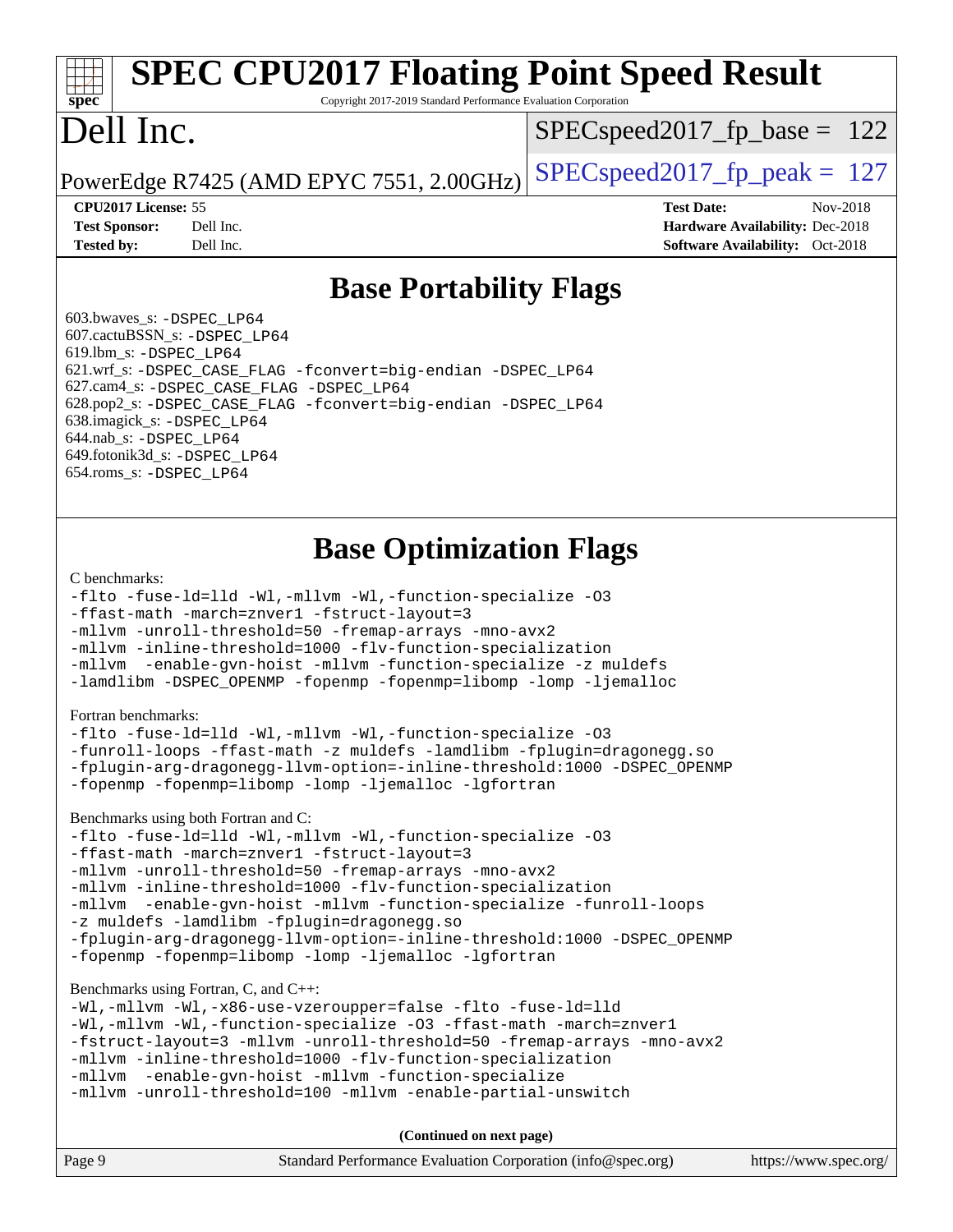# **[SPEC CPU2017 Floating Point Speed Result](http://www.spec.org/auto/cpu2017/Docs/result-fields.html#SPECCPU2017FloatingPointSpeedResult)**

Copyright 2017-2019 Standard Performance Evaluation Corporation

# Dell Inc.

**[spec](http://www.spec.org/)**

SPECspeed2017 fp base =  $122$ 

PowerEdge R7425 (AMD EPYC 7551, 2.00GHz)  $\left|$  [SPECspeed2017\\_fp\\_peak =](http://www.spec.org/auto/cpu2017/Docs/result-fields.html#SPECspeed2017fppeak) 127

**[CPU2017 License:](http://www.spec.org/auto/cpu2017/Docs/result-fields.html#CPU2017License)** 55 **[Test Date:](http://www.spec.org/auto/cpu2017/Docs/result-fields.html#TestDate)** Nov-2018 **[Test Sponsor:](http://www.spec.org/auto/cpu2017/Docs/result-fields.html#TestSponsor)** Dell Inc. **[Hardware Availability:](http://www.spec.org/auto/cpu2017/Docs/result-fields.html#HardwareAvailability)** Dec-2018 **[Tested by:](http://www.spec.org/auto/cpu2017/Docs/result-fields.html#Testedby)** Dell Inc. **[Software Availability:](http://www.spec.org/auto/cpu2017/Docs/result-fields.html#SoftwareAvailability)** Oct-2018

## **[Base Optimization Flags \(Continued\)](http://www.spec.org/auto/cpu2017/Docs/result-fields.html#BaseOptimizationFlags)**

[Benchmarks using Fortran, C, and C++](http://www.spec.org/auto/cpu2017/Docs/result-fields.html#BenchmarksusingFortranCandCXX) (continued):

[-funroll-loops](http://www.spec.org/cpu2017/results/res2018q4/cpu2017-20181126-09836.flags.html#user_CC_CXX_FCbase_aocc-funroll-loops) [-z muldefs](http://www.spec.org/cpu2017/results/res2018q4/cpu2017-20181126-09836.flags.html#user_CC_CXX_FCbase_F-z-muldefs) [-lamdlibm](http://www.spec.org/cpu2017/results/res2018q4/cpu2017-20181126-09836.flags.html#user_CC_CXX_FCbase_F-lamdlibm) [-fplugin=dragonegg.so](http://www.spec.org/cpu2017/results/res2018q4/cpu2017-20181126-09836.flags.html#user_CC_CXX_FCbase_F-fpluginDragonEgg)

[-fplugin-arg-dragonegg-llvm-option=-inline-threshold:1000](http://www.spec.org/cpu2017/results/res2018q4/cpu2017-20181126-09836.flags.html#user_CC_CXX_FCbase_inline-threshold_eec74946bf81becf626625ea3f1757217b7f1e09b0c056df6f4a6dc542562255a9e8a6d36c454b3b2ed3e147f40cf87a14a68e01ad47a8b90b49f15f387f919f) [-DSPEC\\_OPENMP](http://www.spec.org/cpu2017/results/res2018q4/cpu2017-20181126-09836.flags.html#suite_CC_CXX_FCbase_DSPEC_OPENMP)

[-fopenmp](http://www.spec.org/cpu2017/results/res2018q4/cpu2017-20181126-09836.flags.html#user_CC_CXX_FCbase_F-fopenmp) [-fopenmp=libomp](http://www.spec.org/cpu2017/results/res2018q4/cpu2017-20181126-09836.flags.html#user_CC_CXX_FCbase_F-fopenmp_3eb6ab80166bcc84161ff8c20c8d5bc344f88119f45620444596454f7d72e99b7a0ceefc2d1b4d190bd07306bbfdfc20f11f5a2dc69c9b03c72239f8406741c3) [-lomp](http://www.spec.org/cpu2017/results/res2018q4/cpu2017-20181126-09836.flags.html#user_CC_CXX_FCbase_F-lomp) [-ljemalloc](http://www.spec.org/cpu2017/results/res2018q4/cpu2017-20181126-09836.flags.html#user_CC_CXX_FCbase_jemalloc-lib_d1249b907c500fa1c0672f44f562e3d0f79738ae9e3c4a9c376d49f265a04b9c99b167ecedbf6711b3085be911c67ff61f150a17b3472be731631ba4d0471706)

### **[Base Other Flags](http://www.spec.org/auto/cpu2017/Docs/result-fields.html#BaseOtherFlags)**

[C benchmarks](http://www.spec.org/auto/cpu2017/Docs/result-fields.html#Cbenchmarks):

[-Wno-return-type](http://www.spec.org/cpu2017/results/res2018q4/cpu2017-20181126-09836.flags.html#user_CCbase_F-Wno-return-type) [-DUSE\\_OPENMP](http://www.spec.org/cpu2017/results/res2018q4/cpu2017-20181126-09836.flags.html#user_CCbase_F-DUSE_OPENMP)

[Fortran benchmarks](http://www.spec.org/auto/cpu2017/Docs/result-fields.html#Fortranbenchmarks): [-DUSE\\_OPENMP](http://www.spec.org/cpu2017/results/res2018q4/cpu2017-20181126-09836.flags.html#user_FCbase_F-DUSE_OPENMP) [-Wno-return-type](http://www.spec.org/cpu2017/results/res2018q4/cpu2017-20181126-09836.flags.html#user_FCbase_F-Wno-return-type)

[Benchmarks using both Fortran and C](http://www.spec.org/auto/cpu2017/Docs/result-fields.html#BenchmarksusingbothFortranandC): [-DUSE\\_OPENMP](http://www.spec.org/cpu2017/results/res2018q4/cpu2017-20181126-09836.flags.html#user_CC_FCbase_F-DUSE_OPENMP) [-Wno-return-type](http://www.spec.org/cpu2017/results/res2018q4/cpu2017-20181126-09836.flags.html#user_CC_FCbase_F-Wno-return-type)

[Benchmarks using Fortran, C, and C++:](http://www.spec.org/auto/cpu2017/Docs/result-fields.html#BenchmarksusingFortranCandCXX) [-Wno-return-type](http://www.spec.org/cpu2017/results/res2018q4/cpu2017-20181126-09836.flags.html#user_CC_CXX_FCbase_F-Wno-return-type) [-DUSE\\_OPENMP](http://www.spec.org/cpu2017/results/res2018q4/cpu2017-20181126-09836.flags.html#user_CC_CXX_FCbase_F-DUSE_OPENMP)

### **[Peak Compiler Invocation](http://www.spec.org/auto/cpu2017/Docs/result-fields.html#PeakCompilerInvocation)**

[C benchmarks](http://www.spec.org/auto/cpu2017/Docs/result-fields.html#Cbenchmarks): [clang](http://www.spec.org/cpu2017/results/res2018q4/cpu2017-20181126-09836.flags.html#user_CCpeak_Fclang3_a68b77bfed473bd9cdd22529af008e8306c2e3948617c8991604c1a2000ee4a73ef90dd8bc793e105fe4165a625d26dacbda4708d828ad19048918c071b363ec)

[Fortran benchmarks](http://www.spec.org/auto/cpu2017/Docs/result-fields.html#Fortranbenchmarks): [clang](http://www.spec.org/cpu2017/results/res2018q4/cpu2017-20181126-09836.flags.html#user_FCpeak_Fclang3_a68b77bfed473bd9cdd22529af008e8306c2e3948617c8991604c1a2000ee4a73ef90dd8bc793e105fe4165a625d26dacbda4708d828ad19048918c071b363ec) [gfortran](http://www.spec.org/cpu2017/results/res2018q4/cpu2017-20181126-09836.flags.html#user_FCpeak_aocc-gfortran_128c91a56d61ddb07404721e65b8f9498c31a443dacbd3b7f212891090eca86e2d099b520f75b99e9e8ac4fdec01f4d15f0b65e47123ec4c42b0759045731a1f)

[Benchmarks using both Fortran and C](http://www.spec.org/auto/cpu2017/Docs/result-fields.html#BenchmarksusingbothFortranandC): [clang](http://www.spec.org/cpu2017/results/res2018q4/cpu2017-20181126-09836.flags.html#user_CC_FCpeak_Fclang3_a68b77bfed473bd9cdd22529af008e8306c2e3948617c8991604c1a2000ee4a73ef90dd8bc793e105fe4165a625d26dacbda4708d828ad19048918c071b363ec) [gfortran](http://www.spec.org/cpu2017/results/res2018q4/cpu2017-20181126-09836.flags.html#user_CC_FCpeak_aocc-gfortran_128c91a56d61ddb07404721e65b8f9498c31a443dacbd3b7f212891090eca86e2d099b520f75b99e9e8ac4fdec01f4d15f0b65e47123ec4c42b0759045731a1f)

[Benchmarks using Fortran, C, and C++:](http://www.spec.org/auto/cpu2017/Docs/result-fields.html#BenchmarksusingFortranCandCXX) [clang++](http://www.spec.org/cpu2017/results/res2018q4/cpu2017-20181126-09836.flags.html#user_CC_CXX_FCpeak_Fclang3_57a48582e5be507d19b2527b3e7d4f85d9b8669ffc9a8a0dbb9bcf949a918a58bbab411e0c4d14a3922022a3e425a90db94042683824c1806feff4324ca1000d) [clang](http://www.spec.org/cpu2017/results/res2018q4/cpu2017-20181126-09836.flags.html#user_CC_CXX_FCpeak_Fclang3_a68b77bfed473bd9cdd22529af008e8306c2e3948617c8991604c1a2000ee4a73ef90dd8bc793e105fe4165a625d26dacbda4708d828ad19048918c071b363ec) [gfortran](http://www.spec.org/cpu2017/results/res2018q4/cpu2017-20181126-09836.flags.html#user_CC_CXX_FCpeak_aocc-gfortran_128c91a56d61ddb07404721e65b8f9498c31a443dacbd3b7f212891090eca86e2d099b520f75b99e9e8ac4fdec01f4d15f0b65e47123ec4c42b0759045731a1f)

## **[Peak Portability Flags](http://www.spec.org/auto/cpu2017/Docs/result-fields.html#PeakPortabilityFlags)**

Same as Base Portability Flags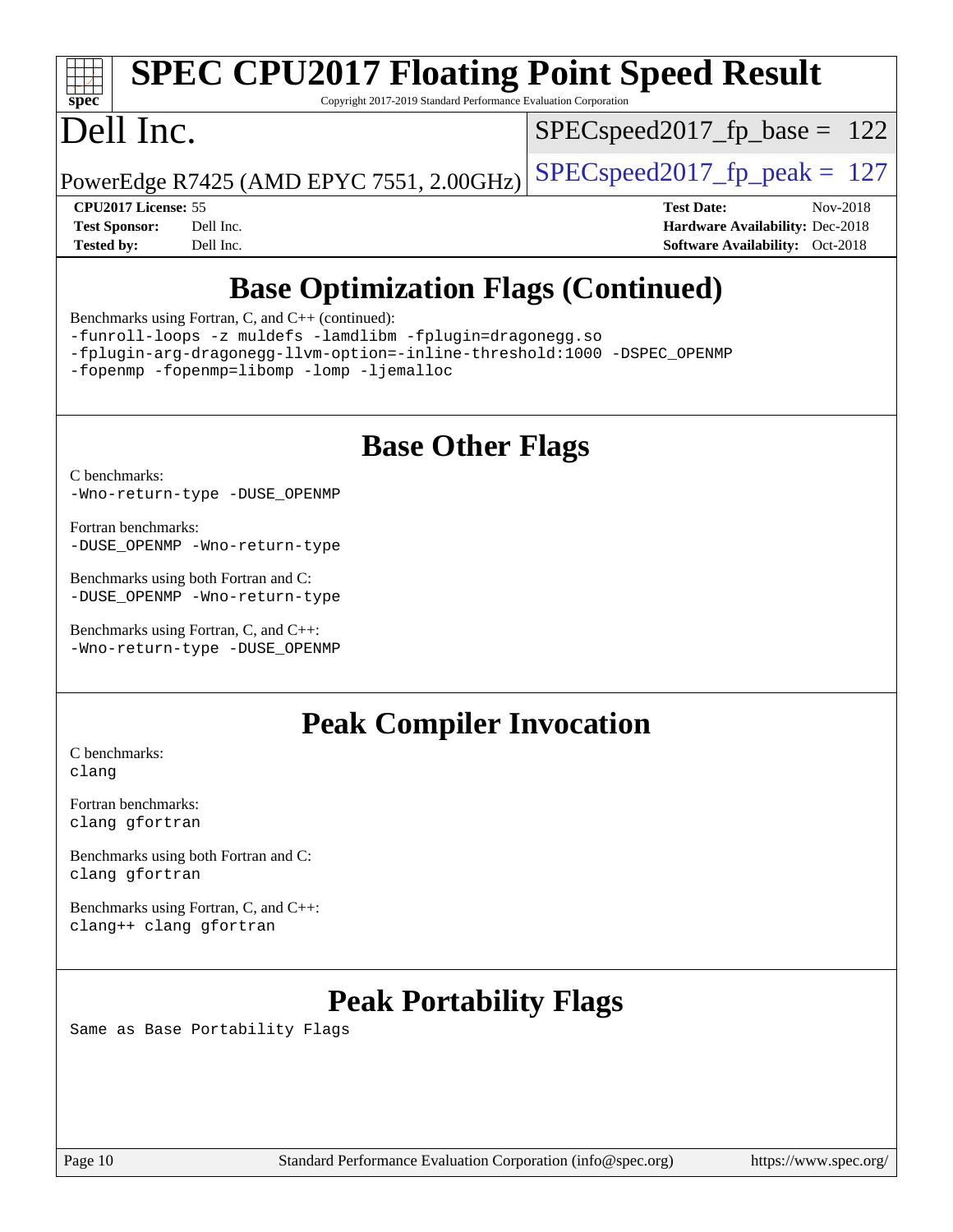### Page 11 Standard Performance Evaluation Corporation [\(info@spec.org\)](mailto:info@spec.org) <https://www.spec.org/> **[spec](http://www.spec.org/) [SPEC CPU2017 Floating Point Speed Result](http://www.spec.org/auto/cpu2017/Docs/result-fields.html#SPECCPU2017FloatingPointSpeedResult)** Copyright 2017-2019 Standard Performance Evaluation Corporation Dell Inc. PowerEdge R7425 (AMD EPYC 7551, 2.00GHz)  $\left|$  [SPECspeed2017\\_fp\\_peak =](http://www.spec.org/auto/cpu2017/Docs/result-fields.html#SPECspeed2017fppeak) 127 SPECspeed2017 fp base =  $122$ **[CPU2017 License:](http://www.spec.org/auto/cpu2017/Docs/result-fields.html#CPU2017License)** 55 **[Test Date:](http://www.spec.org/auto/cpu2017/Docs/result-fields.html#TestDate)** Nov-2018 **[Test Sponsor:](http://www.spec.org/auto/cpu2017/Docs/result-fields.html#TestSponsor)** Dell Inc. **[Hardware Availability:](http://www.spec.org/auto/cpu2017/Docs/result-fields.html#HardwareAvailability)** Dec-2018 **[Tested by:](http://www.spec.org/auto/cpu2017/Docs/result-fields.html#Testedby)** Dell Inc. **[Software Availability:](http://www.spec.org/auto/cpu2017/Docs/result-fields.html#SoftwareAvailability)** Oct-2018 **[Peak Optimization Flags](http://www.spec.org/auto/cpu2017/Docs/result-fields.html#PeakOptimizationFlags)** [C benchmarks](http://www.spec.org/auto/cpu2017/Docs/result-fields.html#Cbenchmarks): [-flto](http://www.spec.org/cpu2017/results/res2018q4/cpu2017-20181126-09836.flags.html#user_CCpeak_lto) [-fuse-ld=lld](http://www.spec.org/cpu2017/results/res2018q4/cpu2017-20181126-09836.flags.html#user_CCpeak_F-fuse-ld:lld) [-Wl,-mllvm -Wl,-function-specialize](http://www.spec.org/cpu2017/results/res2018q4/cpu2017-20181126-09836.flags.html#user_CCpeak_F-function-specialize_7e7e661e57922243ee67c9a1251cb8910e607325179a0ce7f2884e09a6f5d4a5ef0ae4f37e8a2a11c95fc48e931f06dc2b6016f14b511fcb441e048bef1b065a) [-Ofast](http://www.spec.org/cpu2017/results/res2018q4/cpu2017-20181126-09836.flags.html#user_CCpeak_F-aocc-Ofast) [-march=znver1](http://www.spec.org/cpu2017/results/res2018q4/cpu2017-20181126-09836.flags.html#user_CCpeak_F-march) [-mno-sse4a](http://www.spec.org/cpu2017/results/res2018q4/cpu2017-20181126-09836.flags.html#user_CCpeak_F-mno-sse4a) [-fstruct-layout=5](http://www.spec.org/cpu2017/results/res2018q4/cpu2017-20181126-09836.flags.html#user_CCpeak_F-fstruct-layout_0de9d3561e9f54a54e0843cce081bd13a08ab3e9a82696f3346606c2e11360c37113781019b02fa128d9f650e68f1ffd209bab5c3a026c1ad23e4e7f60646b23) [-mllvm -vectorize-memory-aggressively](http://www.spec.org/cpu2017/results/res2018q4/cpu2017-20181126-09836.flags.html#user_CCpeak_vectorize-memory-aggressively_24b72a4417f50ade9e698c5b3bed87ab456cc6fc8ec6439480cb84f36ad6a3975af6e87206dea402e3871a1464ff3d60bc798e0250f330177ba629a260df1857) [-mno-avx2](http://www.spec.org/cpu2017/results/res2018q4/cpu2017-20181126-09836.flags.html#user_CCpeak_F-mno-avx2) [-mllvm -unroll-threshold=50](http://www.spec.org/cpu2017/results/res2018q4/cpu2017-20181126-09836.flags.html#user_CCpeak_F-unroll-threshold_458874500b2c105d6d5cb4d7a611c40e2b16e9e3d26b355fea72d644c3673b4de4b3932662f0ed3dbec75c491a13da2d2ca81180bd779dc531083ef1e1e549dc) [-fremap-arrays](http://www.spec.org/cpu2017/results/res2018q4/cpu2017-20181126-09836.flags.html#user_CCpeak_F-fremap-arrays) [-mllvm -inline-threshold=1000](http://www.spec.org/cpu2017/results/res2018q4/cpu2017-20181126-09836.flags.html#user_CCpeak_inline-threshold_b7832241b0a6397e4ecdbaf0eb7defdc10f885c2a282fa3240fdc99844d543fda39cf8a4a9dccf68cf19b5438ac3b455264f478df15da0f4988afa40d8243bab) [-mllvm -enable-gvn-hoist](http://www.spec.org/cpu2017/results/res2018q4/cpu2017-20181126-09836.flags.html#user_CCpeak_enable-gvn-hoist_e5856354646dd6ca1333a0ad99b817e4cf8932b91b82809fd8fd47ceff7b22a89eba5c98fd3e3fa5200368fd772cec3dd56abc3c8f7b655a71b9f9848dddedd5) [-flv-function-specialization](http://www.spec.org/cpu2017/results/res2018q4/cpu2017-20181126-09836.flags.html#user_CCpeak_F-flv-function-specialize_07cdae9d4f5a2fca40e405fea602992e011887a33dcad1b7b16f6f25ce06c990b699a200bc10eee1df0cb85b395651daeaed34acc1639ef0a100fd13c3f91687) [-mllvm -enable-vectorize-compares](http://www.spec.org/cpu2017/results/res2018q4/cpu2017-20181126-09836.flags.html#user_CCpeak_F-dragonegg-llvm-enable-vectorize-compares_b0f9ba5c2bf359ebfb3565233b4b445f3bc1341bdb81b5def9190bfb31647497a21547eb0543cf2bb7b88159321faaf09bc744eb065d0a5a7a5ddcd01a6ff03c) [-z muldefs](http://www.spec.org/cpu2017/results/res2018q4/cpu2017-20181126-09836.flags.html#user_CCpeak_F-z-muldefs) [-lamdlibm](http://www.spec.org/cpu2017/results/res2018q4/cpu2017-20181126-09836.flags.html#user_CCpeak_F-lamdlibm) [-DSPEC\\_OPENMP](http://www.spec.org/cpu2017/results/res2018q4/cpu2017-20181126-09836.flags.html#suite_CCpeak_DSPEC_OPENMP) [-fopenmp](http://www.spec.org/cpu2017/results/res2018q4/cpu2017-20181126-09836.flags.html#user_CCpeak_F-fopenmp) [-fopenmp=libomp](http://www.spec.org/cpu2017/results/res2018q4/cpu2017-20181126-09836.flags.html#user_CCpeak_F-fopenmp_3eb6ab80166bcc84161ff8c20c8d5bc344f88119f45620444596454f7d72e99b7a0ceefc2d1b4d190bd07306bbfdfc20f11f5a2dc69c9b03c72239f8406741c3) [-lomp](http://www.spec.org/cpu2017/results/res2018q4/cpu2017-20181126-09836.flags.html#user_CCpeak_F-lomp) [-ljemalloc](http://www.spec.org/cpu2017/results/res2018q4/cpu2017-20181126-09836.flags.html#user_CCpeak_jemalloc-lib_d1249b907c500fa1c0672f44f562e3d0f79738ae9e3c4a9c376d49f265a04b9c99b167ecedbf6711b3085be911c67ff61f150a17b3472be731631ba4d0471706) [Fortran benchmarks:](http://www.spec.org/auto/cpu2017/Docs/result-fields.html#Fortranbenchmarks) [-flto](http://www.spec.org/cpu2017/results/res2018q4/cpu2017-20181126-09836.flags.html#user_FCpeak_lto) [-fuse-ld=lld](http://www.spec.org/cpu2017/results/res2018q4/cpu2017-20181126-09836.flags.html#user_FCpeak_F-fuse-ld:lld) [-Wl,-mllvm -Wl,-function-specialize](http://www.spec.org/cpu2017/results/res2018q4/cpu2017-20181126-09836.flags.html#user_FCpeak_F-function-specialize_7e7e661e57922243ee67c9a1251cb8910e607325179a0ce7f2884e09a6f5d4a5ef0ae4f37e8a2a11c95fc48e931f06dc2b6016f14b511fcb441e048bef1b065a) [-O3](http://www.spec.org/cpu2017/results/res2018q4/cpu2017-20181126-09836.flags.html#user_FCpeak_F-O3) [-funroll-loops](http://www.spec.org/cpu2017/results/res2018q4/cpu2017-20181126-09836.flags.html#user_FCpeak_aocc-funroll-loops) [-ffast-math](http://www.spec.org/cpu2017/results/res2018q4/cpu2017-20181126-09836.flags.html#user_FCpeak_F-aocc-ffast-math_78dd175de6534c2005829757b9b0f2878e57b067cce6f7c443b2250ac68890960e2e1b320ca04b81ff7c62c6f87870ed05f06baf7875eea2990d38e3b73c71f1) [-z muldefs](http://www.spec.org/cpu2017/results/res2018q4/cpu2017-20181126-09836.flags.html#user_FCpeak_F-z-muldefs) [-lamdlibm](http://www.spec.org/cpu2017/results/res2018q4/cpu2017-20181126-09836.flags.html#user_FCpeak_F-lamdlibm) [-fplugin=dragonegg.so](http://www.spec.org/cpu2017/results/res2018q4/cpu2017-20181126-09836.flags.html#user_FCpeak_F-fpluginDragonEgg) [-fplugin-arg-dragonegg-llvm-option=-inline-threshold:1000](http://www.spec.org/cpu2017/results/res2018q4/cpu2017-20181126-09836.flags.html#user_FCpeak_inline-threshold_eec74946bf81becf626625ea3f1757217b7f1e09b0c056df6f4a6dc542562255a9e8a6d36c454b3b2ed3e147f40cf87a14a68e01ad47a8b90b49f15f387f919f) [-DSPEC\\_OPENMP](http://www.spec.org/cpu2017/results/res2018q4/cpu2017-20181126-09836.flags.html#suite_FCpeak_DSPEC_OPENMP) [-fopenmp](http://www.spec.org/cpu2017/results/res2018q4/cpu2017-20181126-09836.flags.html#user_FCpeak_F-fopenmp) [-fopenmp=libomp](http://www.spec.org/cpu2017/results/res2018q4/cpu2017-20181126-09836.flags.html#user_FCpeak_F-fopenmp_3eb6ab80166bcc84161ff8c20c8d5bc344f88119f45620444596454f7d72e99b7a0ceefc2d1b4d190bd07306bbfdfc20f11f5a2dc69c9b03c72239f8406741c3) [-lomp](http://www.spec.org/cpu2017/results/res2018q4/cpu2017-20181126-09836.flags.html#user_FCpeak_F-lomp) [-ljemalloc](http://www.spec.org/cpu2017/results/res2018q4/cpu2017-20181126-09836.flags.html#user_FCpeak_jemalloc-lib_d1249b907c500fa1c0672f44f562e3d0f79738ae9e3c4a9c376d49f265a04b9c99b167ecedbf6711b3085be911c67ff61f150a17b3472be731631ba4d0471706) [-lgfortran](http://www.spec.org/cpu2017/results/res2018q4/cpu2017-20181126-09836.flags.html#user_FCpeak_F-lgfortran) [Benchmarks using both Fortran and C](http://www.spec.org/auto/cpu2017/Docs/result-fields.html#BenchmarksusingbothFortranandC): [-flto](http://www.spec.org/cpu2017/results/res2018q4/cpu2017-20181126-09836.flags.html#user_CC_FCpeak_lto) [-fuse-ld=lld](http://www.spec.org/cpu2017/results/res2018q4/cpu2017-20181126-09836.flags.html#user_CC_FCpeak_F-fuse-ld:lld) [-Wl,-mllvm -Wl,-function-specialize](http://www.spec.org/cpu2017/results/res2018q4/cpu2017-20181126-09836.flags.html#user_CC_FCpeak_F-function-specialize_7e7e661e57922243ee67c9a1251cb8910e607325179a0ce7f2884e09a6f5d4a5ef0ae4f37e8a2a11c95fc48e931f06dc2b6016f14b511fcb441e048bef1b065a) [-Ofast](http://www.spec.org/cpu2017/results/res2018q4/cpu2017-20181126-09836.flags.html#user_CC_FCpeak_F-aocc-Ofast) [-march=znver1](http://www.spec.org/cpu2017/results/res2018q4/cpu2017-20181126-09836.flags.html#user_CC_FCpeak_F-march) [-mno-sse4a](http://www.spec.org/cpu2017/results/res2018q4/cpu2017-20181126-09836.flags.html#user_CC_FCpeak_F-mno-sse4a) [-fstruct-layout=5](http://www.spec.org/cpu2017/results/res2018q4/cpu2017-20181126-09836.flags.html#user_CC_FCpeak_F-fstruct-layout_0de9d3561e9f54a54e0843cce081bd13a08ab3e9a82696f3346606c2e11360c37113781019b02fa128d9f650e68f1ffd209bab5c3a026c1ad23e4e7f60646b23) [-mllvm -vectorize-memory-aggressively](http://www.spec.org/cpu2017/results/res2018q4/cpu2017-20181126-09836.flags.html#user_CC_FCpeak_vectorize-memory-aggressively_24b72a4417f50ade9e698c5b3bed87ab456cc6fc8ec6439480cb84f36ad6a3975af6e87206dea402e3871a1464ff3d60bc798e0250f330177ba629a260df1857) [-mno-avx2](http://www.spec.org/cpu2017/results/res2018q4/cpu2017-20181126-09836.flags.html#user_CC_FCpeak_F-mno-avx2) [-mllvm -unroll-threshold=50](http://www.spec.org/cpu2017/results/res2018q4/cpu2017-20181126-09836.flags.html#user_CC_FCpeak_F-unroll-threshold_458874500b2c105d6d5cb4d7a611c40e2b16e9e3d26b355fea72d644c3673b4de4b3932662f0ed3dbec75c491a13da2d2ca81180bd779dc531083ef1e1e549dc) [-fremap-arrays](http://www.spec.org/cpu2017/results/res2018q4/cpu2017-20181126-09836.flags.html#user_CC_FCpeak_F-fremap-arrays) [-mllvm -inline-threshold=1000](http://www.spec.org/cpu2017/results/res2018q4/cpu2017-20181126-09836.flags.html#user_CC_FCpeak_inline-threshold_b7832241b0a6397e4ecdbaf0eb7defdc10f885c2a282fa3240fdc99844d543fda39cf8a4a9dccf68cf19b5438ac3b455264f478df15da0f4988afa40d8243bab) [-mllvm -enable-gvn-hoist](http://www.spec.org/cpu2017/results/res2018q4/cpu2017-20181126-09836.flags.html#user_CC_FCpeak_enable-gvn-hoist_e5856354646dd6ca1333a0ad99b817e4cf8932b91b82809fd8fd47ceff7b22a89eba5c98fd3e3fa5200368fd772cec3dd56abc3c8f7b655a71b9f9848dddedd5) [-flv-function-specialization](http://www.spec.org/cpu2017/results/res2018q4/cpu2017-20181126-09836.flags.html#user_CC_FCpeak_F-flv-function-specialize_07cdae9d4f5a2fca40e405fea602992e011887a33dcad1b7b16f6f25ce06c990b699a200bc10eee1df0cb85b395651daeaed34acc1639ef0a100fd13c3f91687) [-mllvm -enable-vectorize-compares](http://www.spec.org/cpu2017/results/res2018q4/cpu2017-20181126-09836.flags.html#user_CC_FCpeak_F-dragonegg-llvm-enable-vectorize-compares_b0f9ba5c2bf359ebfb3565233b4b445f3bc1341bdb81b5def9190bfb31647497a21547eb0543cf2bb7b88159321faaf09bc744eb065d0a5a7a5ddcd01a6ff03c) [-O3](http://www.spec.org/cpu2017/results/res2018q4/cpu2017-20181126-09836.flags.html#user_CC_FCpeak_F-O3) [-funroll-loops](http://www.spec.org/cpu2017/results/res2018q4/cpu2017-20181126-09836.flags.html#user_CC_FCpeak_aocc-funroll-loops) [-ffast-math](http://www.spec.org/cpu2017/results/res2018q4/cpu2017-20181126-09836.flags.html#user_CC_FCpeak_F-aocc-ffast-math_78dd175de6534c2005829757b9b0f2878e57b067cce6f7c443b2250ac68890960e2e1b320ca04b81ff7c62c6f87870ed05f06baf7875eea2990d38e3b73c71f1) [-z muldefs](http://www.spec.org/cpu2017/results/res2018q4/cpu2017-20181126-09836.flags.html#user_CC_FCpeak_F-z-muldefs) [-lamdlibm](http://www.spec.org/cpu2017/results/res2018q4/cpu2017-20181126-09836.flags.html#user_CC_FCpeak_F-lamdlibm) [-fplugin=dragonegg.so](http://www.spec.org/cpu2017/results/res2018q4/cpu2017-20181126-09836.flags.html#user_CC_FCpeak_F-fpluginDragonEgg) [-fplugin-arg-dragonegg-llvm-option=-inline-threshold:1000](http://www.spec.org/cpu2017/results/res2018q4/cpu2017-20181126-09836.flags.html#user_CC_FCpeak_inline-threshold_eec74946bf81becf626625ea3f1757217b7f1e09b0c056df6f4a6dc542562255a9e8a6d36c454b3b2ed3e147f40cf87a14a68e01ad47a8b90b49f15f387f919f) [-DSPEC\\_OPENMP](http://www.spec.org/cpu2017/results/res2018q4/cpu2017-20181126-09836.flags.html#suite_CC_FCpeak_DSPEC_OPENMP) [-fopenmp](http://www.spec.org/cpu2017/results/res2018q4/cpu2017-20181126-09836.flags.html#user_CC_FCpeak_F-fopenmp) [-fopenmp=libomp](http://www.spec.org/cpu2017/results/res2018q4/cpu2017-20181126-09836.flags.html#user_CC_FCpeak_F-fopenmp_3eb6ab80166bcc84161ff8c20c8d5bc344f88119f45620444596454f7d72e99b7a0ceefc2d1b4d190bd07306bbfdfc20f11f5a2dc69c9b03c72239f8406741c3) [-lomp](http://www.spec.org/cpu2017/results/res2018q4/cpu2017-20181126-09836.flags.html#user_CC_FCpeak_F-lomp) [-ljemalloc](http://www.spec.org/cpu2017/results/res2018q4/cpu2017-20181126-09836.flags.html#user_CC_FCpeak_jemalloc-lib_d1249b907c500fa1c0672f44f562e3d0f79738ae9e3c4a9c376d49f265a04b9c99b167ecedbf6711b3085be911c67ff61f150a17b3472be731631ba4d0471706) [-lgfortran](http://www.spec.org/cpu2017/results/res2018q4/cpu2017-20181126-09836.flags.html#user_CC_FCpeak_F-lgfortran) [Benchmarks using Fortran, C, and C++](http://www.spec.org/auto/cpu2017/Docs/result-fields.html#BenchmarksusingFortranCandCXX): [-Wl,-mllvm -Wl,-x86-use-vzeroupper=false](http://www.spec.org/cpu2017/results/res2018q4/cpu2017-20181126-09836.flags.html#user_CC_CXX_FCpeak_no-vzeroupper_f792211b0552b0142c11cf651c85f88d7eca3e3e6d4ab29ab8b0b7be9c7d83df7aebb846b5dded1424ec84d39acb59d058815f97bc3ae9de4ba00ee4e2945c83) [-flto](http://www.spec.org/cpu2017/results/res2018q4/cpu2017-20181126-09836.flags.html#user_CC_CXX_FCpeak_lto) [-fuse-ld=lld](http://www.spec.org/cpu2017/results/res2018q4/cpu2017-20181126-09836.flags.html#user_CC_CXX_FCpeak_F-fuse-ld:lld) [-Wl,-mllvm -Wl,-function-specialize](http://www.spec.org/cpu2017/results/res2018q4/cpu2017-20181126-09836.flags.html#user_CC_CXX_FCpeak_F-function-specialize_7e7e661e57922243ee67c9a1251cb8910e607325179a0ce7f2884e09a6f5d4a5ef0ae4f37e8a2a11c95fc48e931f06dc2b6016f14b511fcb441e048bef1b065a) [-Ofast](http://www.spec.org/cpu2017/results/res2018q4/cpu2017-20181126-09836.flags.html#user_CC_CXX_FCpeak_F-aocc-Ofast) [-march=znver1](http://www.spec.org/cpu2017/results/res2018q4/cpu2017-20181126-09836.flags.html#user_CC_CXX_FCpeak_F-march) [-mno-sse4a](http://www.spec.org/cpu2017/results/res2018q4/cpu2017-20181126-09836.flags.html#user_CC_CXX_FCpeak_F-mno-sse4a) [-fstruct-layout=5](http://www.spec.org/cpu2017/results/res2018q4/cpu2017-20181126-09836.flags.html#user_CC_CXX_FCpeak_F-fstruct-layout_0de9d3561e9f54a54e0843cce081bd13a08ab3e9a82696f3346606c2e11360c37113781019b02fa128d9f650e68f1ffd209bab5c3a026c1ad23e4e7f60646b23) [-mllvm -vectorize-memory-aggressively](http://www.spec.org/cpu2017/results/res2018q4/cpu2017-20181126-09836.flags.html#user_CC_CXX_FCpeak_vectorize-memory-aggressively_24b72a4417f50ade9e698c5b3bed87ab456cc6fc8ec6439480cb84f36ad6a3975af6e87206dea402e3871a1464ff3d60bc798e0250f330177ba629a260df1857) [-mno-avx2](http://www.spec.org/cpu2017/results/res2018q4/cpu2017-20181126-09836.flags.html#user_CC_CXX_FCpeak_F-mno-avx2) [-mllvm -unroll-threshold=50](http://www.spec.org/cpu2017/results/res2018q4/cpu2017-20181126-09836.flags.html#user_CC_CXX_FCpeak_F-unroll-threshold_458874500b2c105d6d5cb4d7a611c40e2b16e9e3d26b355fea72d644c3673b4de4b3932662f0ed3dbec75c491a13da2d2ca81180bd779dc531083ef1e1e549dc) [-fremap-arrays](http://www.spec.org/cpu2017/results/res2018q4/cpu2017-20181126-09836.flags.html#user_CC_CXX_FCpeak_F-fremap-arrays) [-mllvm -inline-threshold=1000](http://www.spec.org/cpu2017/results/res2018q4/cpu2017-20181126-09836.flags.html#user_CC_CXX_FCpeak_inline-threshold_b7832241b0a6397e4ecdbaf0eb7defdc10f885c2a282fa3240fdc99844d543fda39cf8a4a9dccf68cf19b5438ac3b455264f478df15da0f4988afa40d8243bab) [-mllvm -enable-gvn-hoist](http://www.spec.org/cpu2017/results/res2018q4/cpu2017-20181126-09836.flags.html#user_CC_CXX_FCpeak_enable-gvn-hoist_e5856354646dd6ca1333a0ad99b817e4cf8932b91b82809fd8fd47ceff7b22a89eba5c98fd3e3fa5200368fd772cec3dd56abc3c8f7b655a71b9f9848dddedd5) [-flv-function-specialization](http://www.spec.org/cpu2017/results/res2018q4/cpu2017-20181126-09836.flags.html#user_CC_CXX_FCpeak_F-flv-function-specialize_07cdae9d4f5a2fca40e405fea602992e011887a33dcad1b7b16f6f25ce06c990b699a200bc10eee1df0cb85b395651daeaed34acc1639ef0a100fd13c3f91687) [-mllvm -enable-vectorize-compares](http://www.spec.org/cpu2017/results/res2018q4/cpu2017-20181126-09836.flags.html#user_CC_CXX_FCpeak_F-dragonegg-llvm-enable-vectorize-compares_b0f9ba5c2bf359ebfb3565233b4b445f3bc1341bdb81b5def9190bfb31647497a21547eb0543cf2bb7b88159321faaf09bc744eb065d0a5a7a5ddcd01a6ff03c) [-mllvm -unroll-threshold=100](http://www.spec.org/cpu2017/results/res2018q4/cpu2017-20181126-09836.flags.html#user_CC_CXX_FCpeak_F-unroll-threshold_2755d0c78138845d361fa1543e3a063fffa198df9b3edf0cfb856bbc88a81e1769b12ac7a550c5d35197be55360db1a3f95a8d1304df999456cabf5120c45168) [-O3](http://www.spec.org/cpu2017/results/res2018q4/cpu2017-20181126-09836.flags.html#user_CC_CXX_FCpeak_F-O3) [-funroll-loops](http://www.spec.org/cpu2017/results/res2018q4/cpu2017-20181126-09836.flags.html#user_CC_CXX_FCpeak_aocc-funroll-loops) [-ffast-math](http://www.spec.org/cpu2017/results/res2018q4/cpu2017-20181126-09836.flags.html#user_CC_CXX_FCpeak_F-aocc-ffast-math_78dd175de6534c2005829757b9b0f2878e57b067cce6f7c443b2250ac68890960e2e1b320ca04b81ff7c62c6f87870ed05f06baf7875eea2990d38e3b73c71f1) [-z muldefs](http://www.spec.org/cpu2017/results/res2018q4/cpu2017-20181126-09836.flags.html#user_CC_CXX_FCpeak_F-z-muldefs) [-lamdlibm](http://www.spec.org/cpu2017/results/res2018q4/cpu2017-20181126-09836.flags.html#user_CC_CXX_FCpeak_F-lamdlibm) [-fplugin=dragonegg.so](http://www.spec.org/cpu2017/results/res2018q4/cpu2017-20181126-09836.flags.html#user_CC_CXX_FCpeak_F-fpluginDragonEgg) [-fplugin-arg-dragonegg-llvm-option=-inline-threshold:1000](http://www.spec.org/cpu2017/results/res2018q4/cpu2017-20181126-09836.flags.html#user_CC_CXX_FCpeak_inline-threshold_eec74946bf81becf626625ea3f1757217b7f1e09b0c056df6f4a6dc542562255a9e8a6d36c454b3b2ed3e147f40cf87a14a68e01ad47a8b90b49f15f387f919f) [-DSPEC\\_OPENMP](http://www.spec.org/cpu2017/results/res2018q4/cpu2017-20181126-09836.flags.html#suite_CC_CXX_FCpeak_DSPEC_OPENMP) [-fopenmp](http://www.spec.org/cpu2017/results/res2018q4/cpu2017-20181126-09836.flags.html#user_CC_CXX_FCpeak_F-fopenmp) [-fopenmp=libomp](http://www.spec.org/cpu2017/results/res2018q4/cpu2017-20181126-09836.flags.html#user_CC_CXX_FCpeak_F-fopenmp_3eb6ab80166bcc84161ff8c20c8d5bc344f88119f45620444596454f7d72e99b7a0ceefc2d1b4d190bd07306bbfdfc20f11f5a2dc69c9b03c72239f8406741c3) [-lomp](http://www.spec.org/cpu2017/results/res2018q4/cpu2017-20181126-09836.flags.html#user_CC_CXX_FCpeak_F-lomp) [-ljemalloc](http://www.spec.org/cpu2017/results/res2018q4/cpu2017-20181126-09836.flags.html#user_CC_CXX_FCpeak_jemalloc-lib_d1249b907c500fa1c0672f44f562e3d0f79738ae9e3c4a9c376d49f265a04b9c99b167ecedbf6711b3085be911c67ff61f150a17b3472be731631ba4d0471706) **[Peak Other Flags](http://www.spec.org/auto/cpu2017/Docs/result-fields.html#PeakOtherFlags)** [C benchmarks](http://www.spec.org/auto/cpu2017/Docs/result-fields.html#Cbenchmarks): [-Wno-return-type](http://www.spec.org/cpu2017/results/res2018q4/cpu2017-20181126-09836.flags.html#user_CCpeak_F-Wno-return-type) [-DUSE\\_OPENMP](http://www.spec.org/cpu2017/results/res2018q4/cpu2017-20181126-09836.flags.html#user_CCpeak_F-DUSE_OPENMP) **(Continued on next page)**